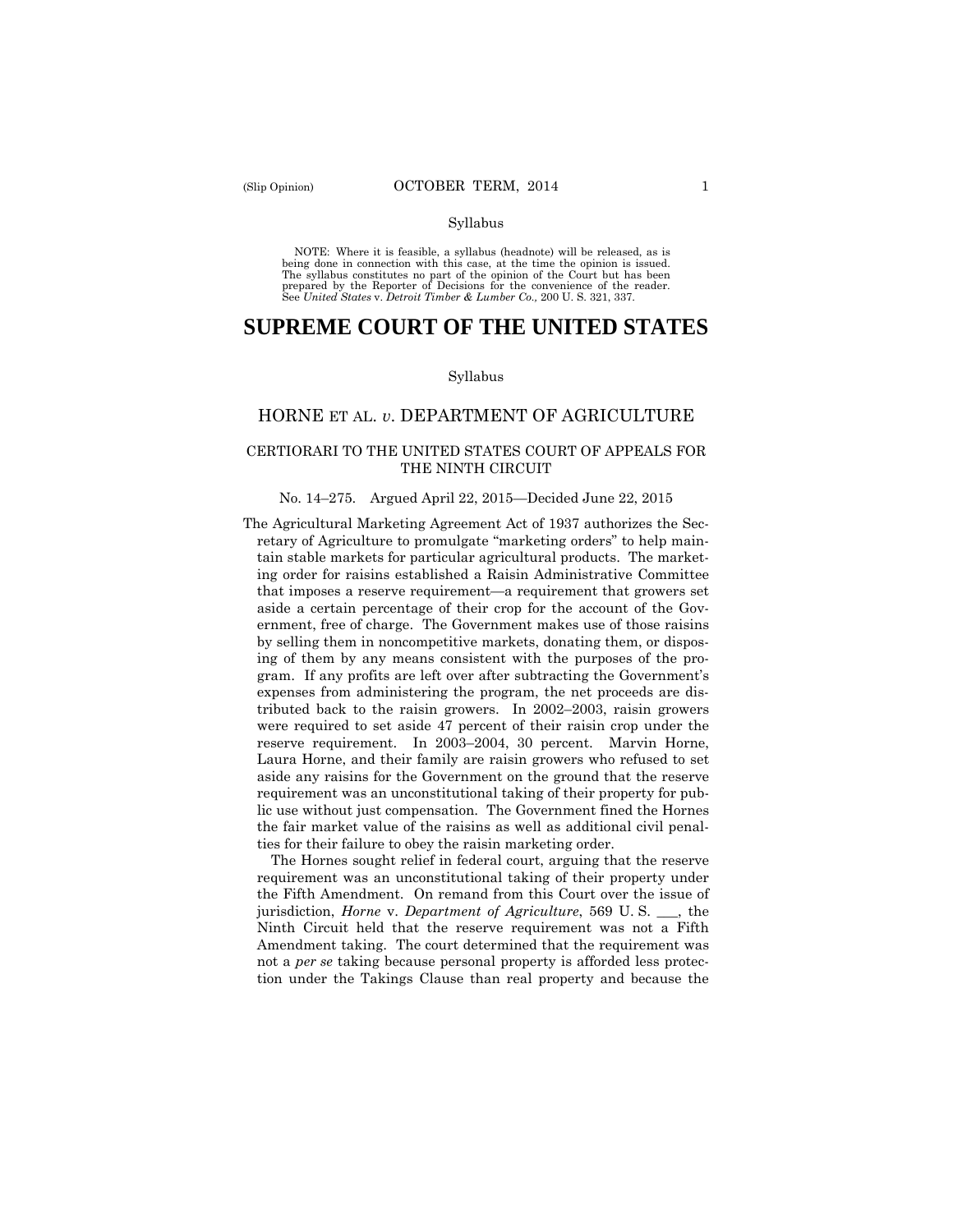#### Syllabus

Hornes, who retained an interest in any net proceeds, were not completely divested of their property. The Ninth Circuit held that, as in cases allowing the government to set conditions on land use and development, the Government imposed a condition (the reserve requirement) in exchange for a Government benefit (an orderly raisin market). It held that the Hornes could avoid relinquishing large percentages of their crop by "planting different crops." 730 F. 3d 1128, 1143.

*Held*: The Fifth Amendment requires that the Government pay just compensation when it takes personal property, just as when it takes real property. Any net proceeds the raisin growers receive from the sale of the reserve raisins goes to the amount of compensation they have received for that taking—it does not mean the raisins have not been appropriated for Government use. Nor can the Government make raisin growers relinquish their property without just compensation as a condition of selling their raisins in interstate commerce. Pp. 4–18.

(a) The Fifth Amendment applies to personal property as well as real property. The Government has a categorical duty to pay just compensation when it takes your car, just as when it takes your home. Pp. 4–9.

(1) This principle, dating back as far as Magna Carta, was codified in the Takings Clause in part because of property appropriations by both sides during the Revolutionary War. This Court has noted that an owner of personal property may expect that new regulation of the use of property could "render his property economically worthless." *Lucas* v. *South Carolina Coastal Council*, 505 U. S. 1003, 1027–1028. But there is still a "longstanding distinction" between regulations concerning the use of property and government acquisition of property. *Tahoe-Sierra Preservation Council, Inc.* v. *Tahoe Regional Planning Agency*, 535 U. S. 302, 323. When it comes to physical appropriations, people do not expect their property, real or personal, to be actually occupied or taken away. Pp. 4–8.

(2) The reserve requirement imposed by the Raisin Committee is a clear physical taking. Actual raisins are transferred from the growers to the Government. Title to the raisins passes to the Raisin Committee. The Committee disposes of those raisins as it wishes, to promote the purposes of the raisin marketing order. The Government's formal demand that the Hornes turn over a percentage of their raisin crop without charge, for the Government's control and use, is "of such a unique character that it is a taking without regard to other factors that a court might ordinarily examine." *Loretto* v. *Teleprompter Manhattan CATV Corp.*, 458 U. S. 419, 432. Pp. 8–9.

(b) The fact that the growers are entitled to the net proceeds of the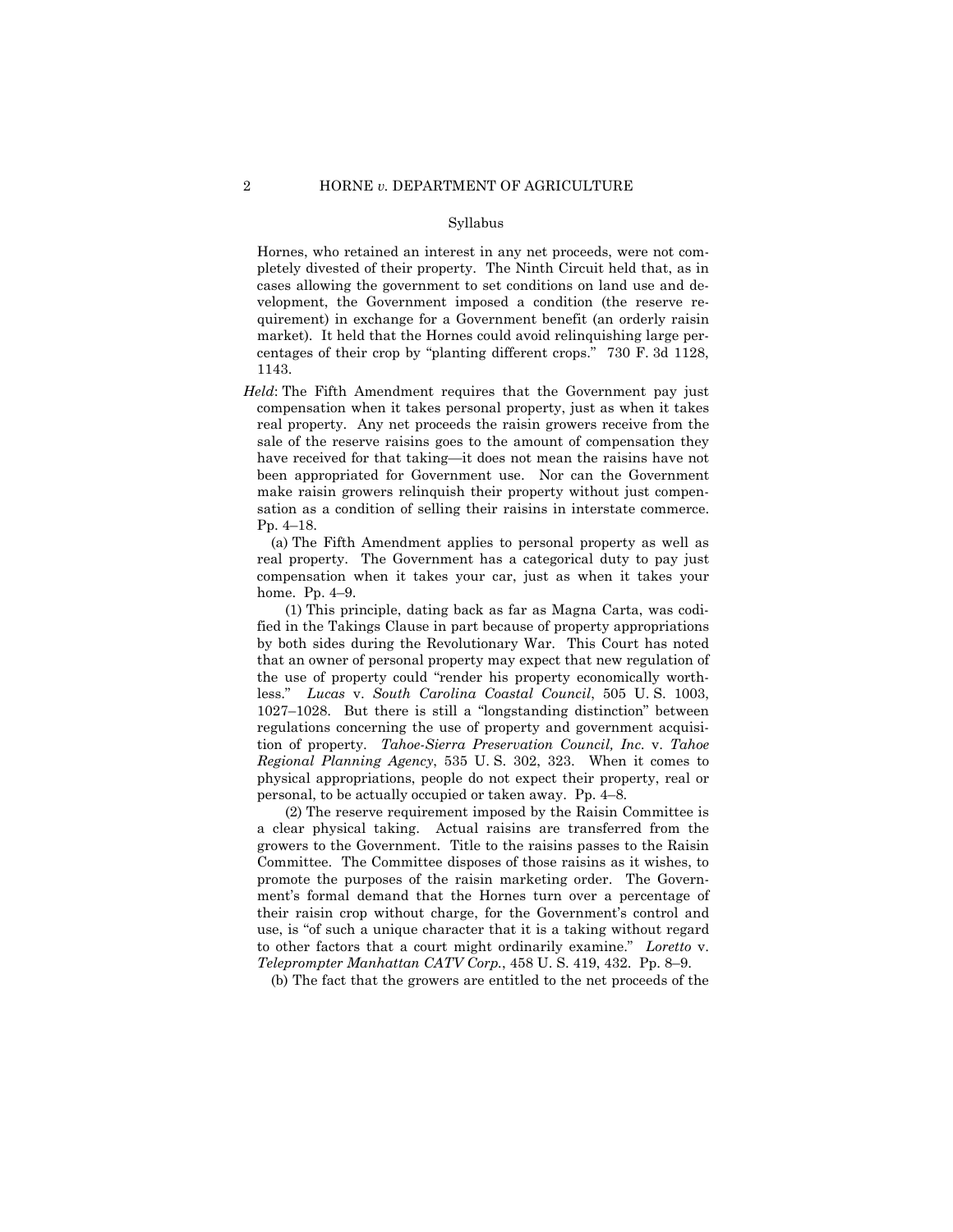#### Syllabus

 when that interest depends on the discretion of the taker, and may be raisin sales does not mean that there has been no taking at all. When there has been a physical appropriation, "we do not ask ... whether it deprives the owner of all economically valuable use" of the item taken. *Tahoe-Sierra Preservation Council*, 535 U. S., at 323. The fact that the growers retain a contingent interest of indeterminate value does not mean there has been no taking, particularly worthless, as it was for one of the two years at issue here. *Andrus* v. *Allard*, 444 U. S. 51, distinguished. Once there is a taking, as in the case of a physical appropriation, any payment from the Government in connection with that action goes, at most, to the question of just compensation. Pp. 9–12.

(c) The taking in this case also cannot be characterized as part of a voluntary exchange for a valuable government benefit. In one of the years at issue, the Government insisted that the Hornes part with 47 percent of their crop for the privilege of selling the rest. But the ability to sell produce in interstate commerce, although certainly subject to reasonable government regulation, is not a "benefit" that the Government may withhold unless growers waive constitutional protections. *Ruckelshaus* v. *Monsanto Co.*, 467 U. S. 986, distinguished. *Leonard & Leonard* v. *Earle*, 279 U. S. 392, distinguished. Pp. 12–14.

(d) The Hornes are not required to first pay the fine and then seek compensation under the Tucker Act. See *Horne*, 569 U. S., at \_\_\_. Because they have the full economic interest in the raisins the Government alleges should have been set aside for its account—*i.e.,* they own the raisins they grew as well as the raisins they handled, having paid the growers for all of their raisins, not just their free-tonnage raisins—they may raise a takings-based defense to the fine levied against them. There is no need for the Ninth Circuit to calculate the just compensation due on remand. The clear and administrable rule is that "just compensation normally is to be measured by 'the market value of the property at the time of the taking.'" *United States* v. 50 *Acres of Land*, 469 U. S. 24, 29. Here, the Government already calculated that amount when it fined the Hornes the fair market value of the raisins. Pp. 14–18.

750 F. 3d 1128, reversed.

ROBERTS, C. J., delivered the opinion of the Court, in which SCALIA, KENNEDY, THOMAS, and ALITO, JJ., joined, and in which GINSBURG, BREYER, and KAGAN, JJ., joined as to Parts I and II. THOMAS, J., filed a concurring opinion. BREYER, J., filed an opinion concurring in part and dissenting in part, in which GINSBURG and KAGAN, JJ., joined. SO-TOMAYOR, J., filed a dissenting opinion.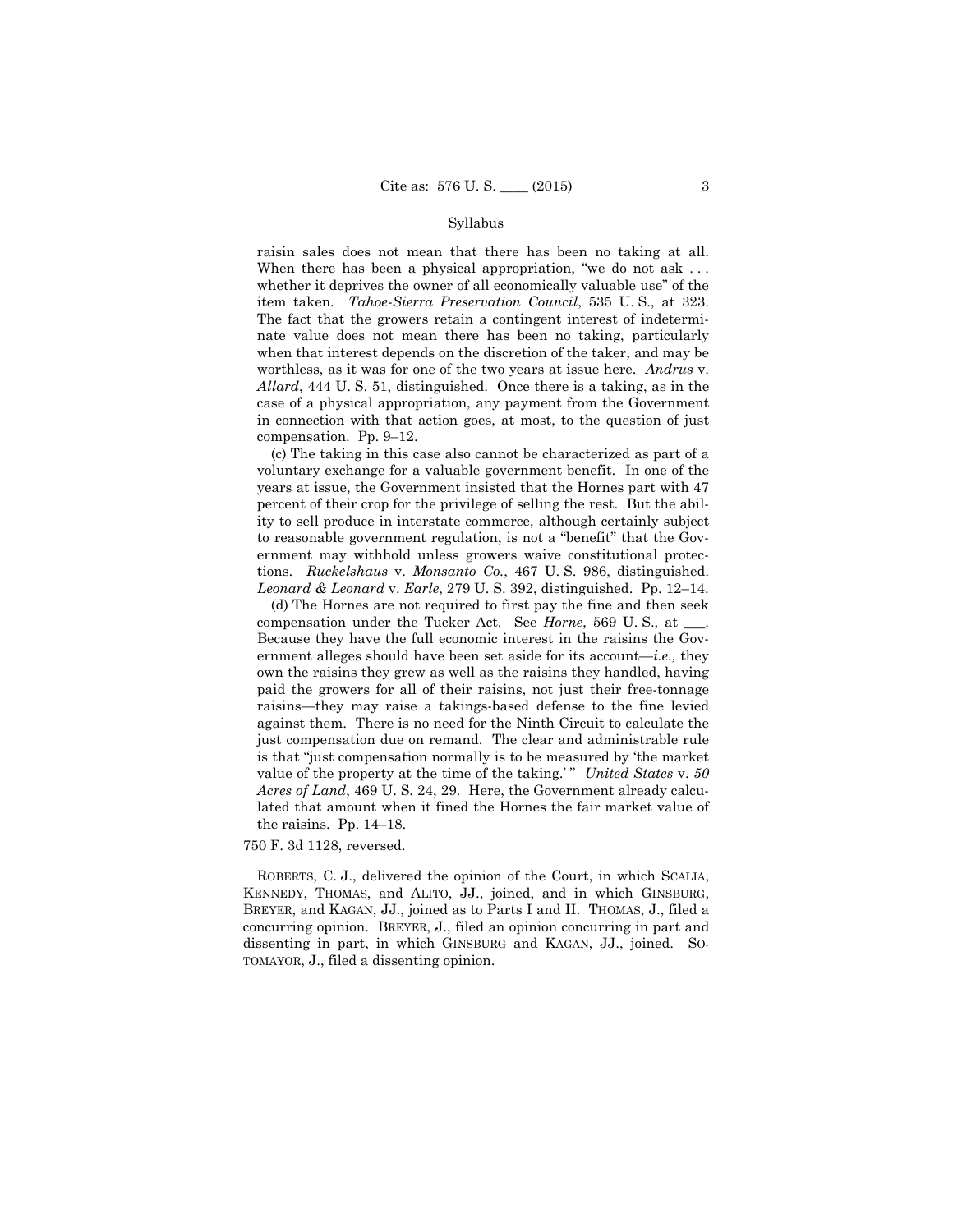preliminary print of the United States Reports. Readers are requested to notify the Reporter of Decisions, Supreme Court of the United States, Wash- ington, D. C. 20543, of any typographical or other formal errors, in order that corrections may be made before the preliminary print goes to press. NOTICE: This opinion is subject to formal revision before publication in the

# $\frac{1}{2}$  ,  $\frac{1}{2}$  ,  $\frac{1}{2}$  ,  $\frac{1}{2}$  ,  $\frac{1}{2}$  ,  $\frac{1}{2}$  ,  $\frac{1}{2}$ **SUPREME COURT OF THE UNITED STATES**

# $\frac{1}{2}$  ,  $\frac{1}{2}$  ,  $\frac{1}{2}$  ,  $\frac{1}{2}$  ,  $\frac{1}{2}$  ,  $\frac{1}{2}$ No. 14–275

# MARVIN D. HORNE, ET AL., PETITIONERS *v.* DEPARTMENT OF AGRICULTURE

# ON WRIT OF CERTIORARI TO THE UNITED STATES COURT OF APPEALS FOR THE NINTH CIRCUIT

# [June 22, 2015]

CHIEF JUSTICE ROBERTS delivered the opinion of the Court.

Under the United States Department of Agriculture's California Raisin Marketing Order, a percentage of a grower's crop must be physically set aside in certain years for the account of the Government, free of charge. The Government then sells, allocates, or otherwise disposes of the raisins in ways it determines are best suited to maintaining an orderly market. The question is whether the Takings Clause of the Fifth Amendment bars the Government from imposing such a demand on the growers without just compensation.

I

The Agricultural Marketing Agreement Act of 1937 authorizes the Secretary of Agriculture to promulgate "marketing orders" to help maintain stable markets for particular agricultural products. The marketing order for raisins requires growers in certain years to give a percentage of their crop to the Government, free of charge. The required allocation is determined by the Raisin Administrative Committee, a Government entity composed largely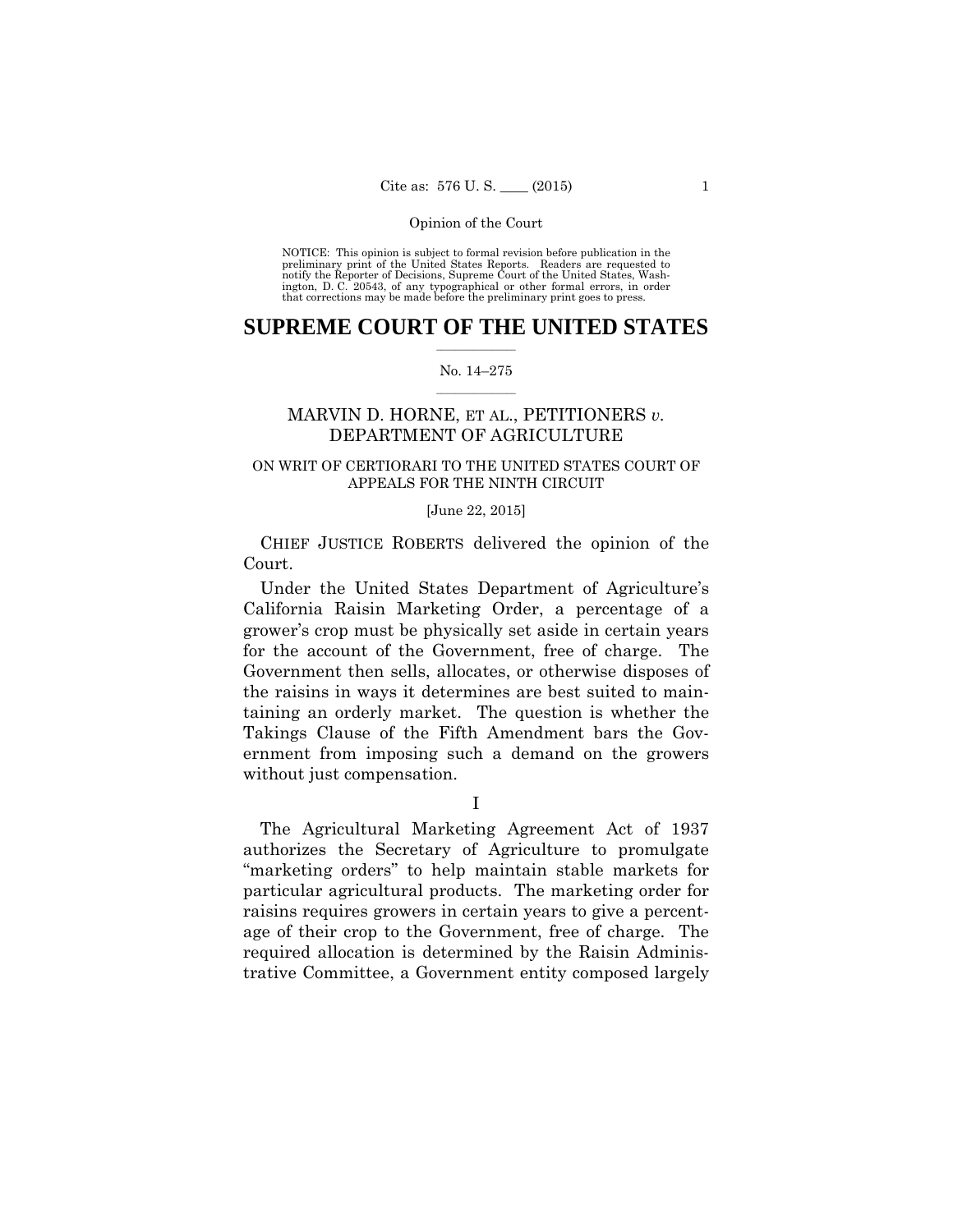of growers and others in the raisin business appointed by the Secretary of Agriculture. In 2002–2003, this Committee ordered raisin growers to turn over 47 percent of their crop. In 2003–2004, 30 percent.

Growers generally ship their raisins to a raisin "handler," who physically separates the raisins due the Government (called "reserve raisins"), pays the growers only for the remainder ("free-tonnage raisins"), and packs and sells the free-tonnage raisins. The Raisin Committee acquires title to the reserve raisins that have been set aside, and decides how to dispose of them in its discretion. It sells them in noncompetitive markets, for example to exporters, federal agencies, or foreign governments; donates them to charitable causes; releases them to growers who agree to reduce their raisin production; or disposes of them by "any other means" consistent with the purposes of the raisin program.  $7 \text{ CFR } $989.67(b)(5) (2015)$ . Proceeds from Committee sales are principally used to subsidize handlers who sell raisins for export (not including the Hornes, who are not raisin exporters). Raisin growers retain an interest in any net proceeds from sales the Raisin Committee makes, after deductions for the export subsidies and the Committee's administrative expenses. In the years at issue in this case, those proceeds were less than the cost of producing the crop one year, and nothing at all the next.

The Hornes—Marvin Horne, Laura Horne, and their family—are both raisin growers and handlers. They "handled" not only their own raisins but also those produced by other growers, paying those growers in full for all of their raisins, not just the free-tonnage portion. In 2002, the Hornes refused to set aside any raisins for the Government, believing they were not legally bound to do so. The Government sent trucks to the Hornes' facility at eight o'clock one morning to pick up the raisins, but the Hornes refused entry. App. 31; cf. *post,* at 11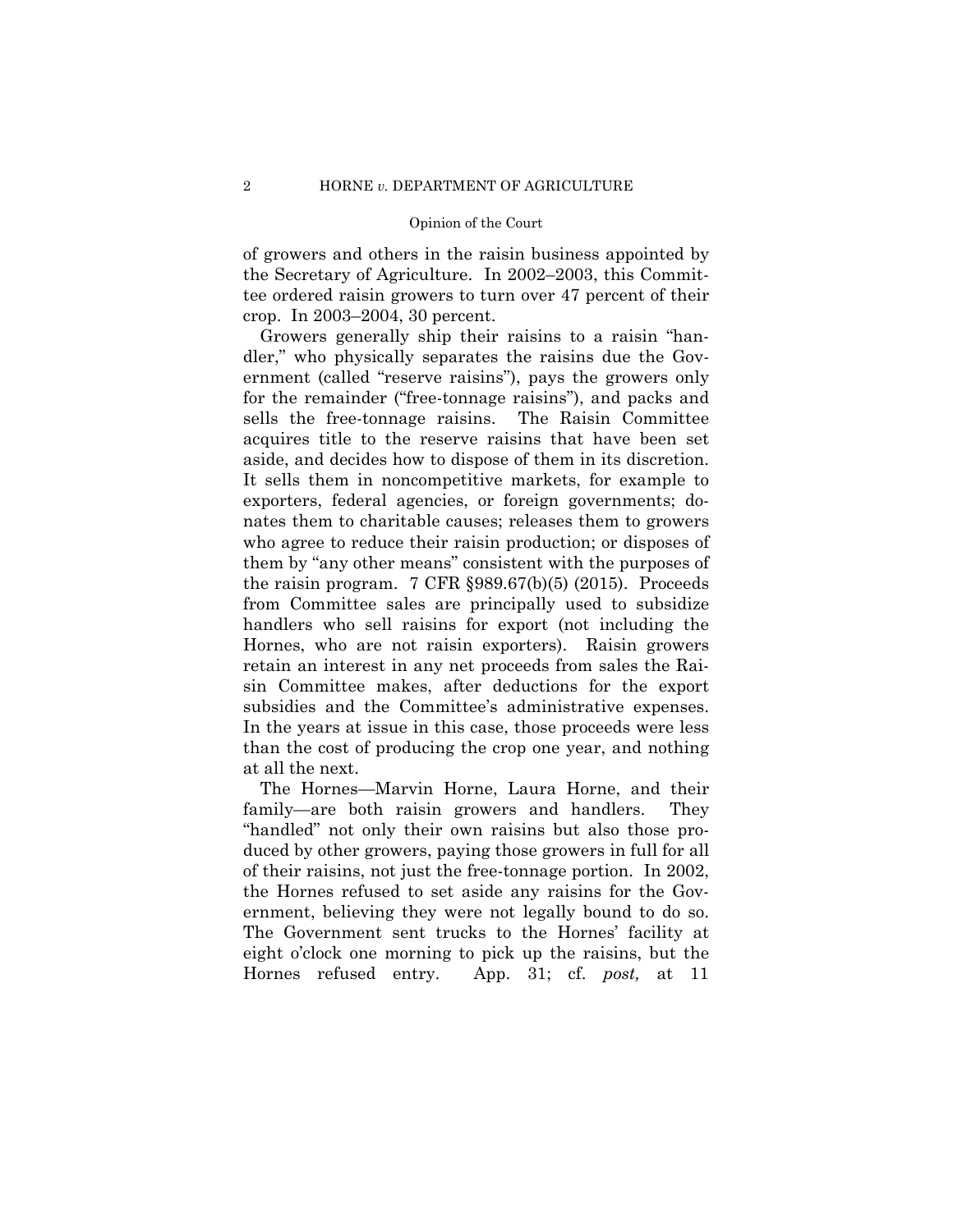(SOTOMAYOR, J., dissenting). The Government then assessed against the Hornes a fine equal to the market value of the missing raisins—some \$480,000—as well as an additional civil penalty of just over \$200,000 for disobeying the order to turn them over.

When the Government sought to collect the fine, the Hornes turned to the courts, arguing that the reserve requirement was an unconstitutional taking of their property under the Fifth Amendment. Their case eventually made it to this Court when the Government argued that the lower courts had no jurisdiction to consider the Hornes' constitutional defense to the fine. *Horne* v. *Department of Agriculture*, 569 U.S. \_\_\_ (2013) (*Horne I*). We rejected the Government's argument and sent the case back to the Court of Appeals so it could address the Hornes' contention on the merits. *Id.*, at \_\_\_ (slip op., at 15).

On remand, the Ninth Circuit agreed with the Hornes that the validity of the fine rose or fell with the constitutionality of the reserve requirement. 750 F. 3d 1128, 1137 (2014). The court then considered whether that requirement was a physical appropriation of property, giving rise to a *per se* taking, or a restriction on a raisin grower's use of his property, properly analyzed under the more flexible and forgiving standard for a regulatory taking. The court rejected the Hornes' argument that the reserve requirement was a *per se* taking, reasoning that "the Takings Clause affords less protection to personal than to real property," and concluding that the Hornes "are not completely divested of their property rights," because growers retain an interest in the proceeds from any sale of reserve raisins by the Raisin Committee. *Id.*, at 1139.

The court instead viewed the reserve requirement as a use restriction, similar to a government condition on the grant of a land use permit. See *Dolan* v. *City of Tigard*, 512 U. S. 374 (1994); *Nollan* v. *California Coastal*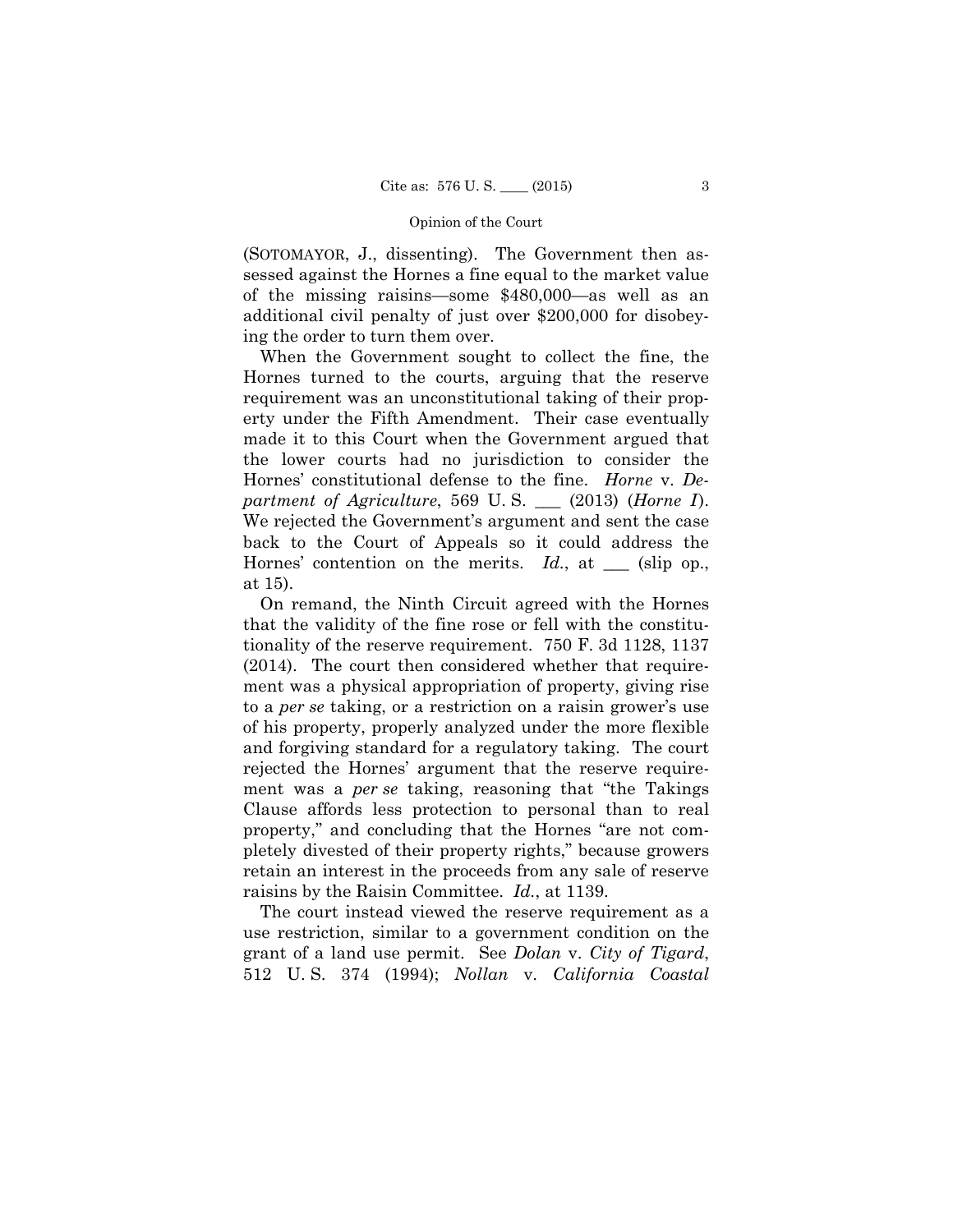# 4 HORNE *v.* DEPARTMENT OF AGRICULTURE

## Opinion of the Court

*Comm'n*, 483 U. S. 825 (1987). As in such permit cases, the Court of Appeals explained, the Government here imposed a condition (the reserve requirement) in exchange for a Government benefit (an orderly raisin market). And just as a landowner was free to avoid the government condition by forgoing a permit, so too the Hornes could avoid the reserve requirement by "planting different crops." 750 F. 3d, at 1143. Under that analysis, the court found that the reserve requirement was a proportional response to the Government's interest in ensuring an orderly raisin market, and not a taking under the Fifth Amendment.

We granted certiorari.  $574$  U.S.  $\qquad$  (2015).

II

The petition for certiorari poses three questions, which we answer in turn.

A

The first question presented asks "Whether the government's 'categorical duty' under the Fifth Amendment to pay just compensation when it 'physically takes possession of an interest in property,' *Arkansas Game & Fish Comm'n v. United States*, 133 S. Ct. 511, 518 (2012), applies only to real property and not to personal property." The answer is no.

1

There is no dispute that the "classic taking [is one] in which the government directly appropriates private property for its own use." *Tahoe-Sierra Preservation Council*, *Inc.* v. *Tahoe Regional Planning Agency*, 535 U. S. 302, 324 (2002) (brackets and internal quotation marks omitted). Nor is there any dispute that, in the case of real property, such an appropriation is a *per se* taking that requires just compensation. See *Loretto* v. *Teleprompter Manhattan CATV Corp.*, 458 U. S. 419, 426–435 (1982).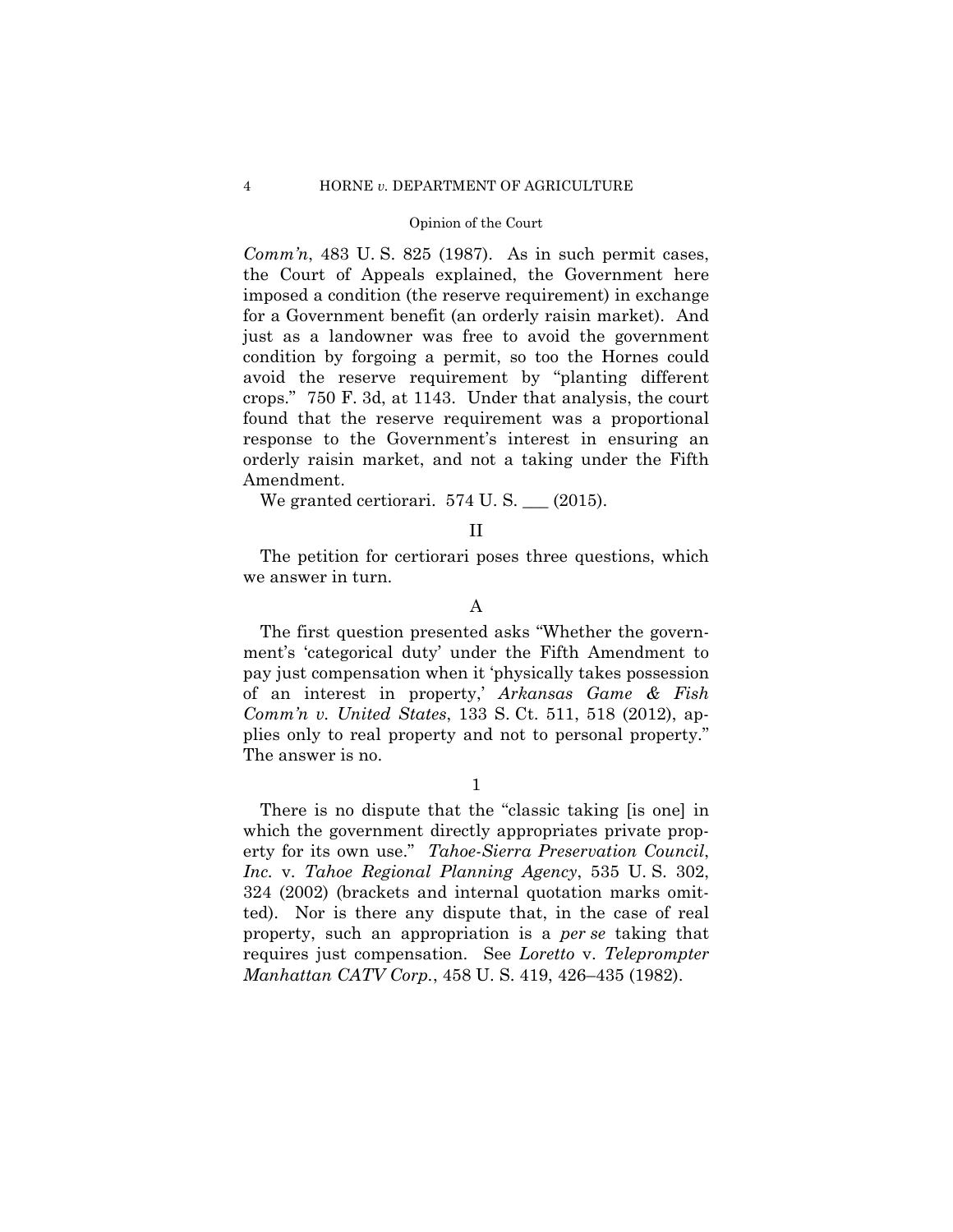Nothing in the text or history of the Takings Clause, or our precedents, suggests that the rule is any different when it comes to appropriation of personal property. The Government has a categorical duty to pay just compensation when it takes your car, just as when it takes your home.

The Takings Clause provides: "[N]or shall private property be taken for public use, without just compensation." U. S. Const., Amdt. 5. It protects "private property" without any distinction between different types. The principle reflected in the Clause goes back at least 800 years to Magna Carta, which specifically protected agricultural crops from uncompensated takings. Clause 28 of that charter forbade any "constable or other bailiff" from taking "corn or other provisions from any one without immediately tendering money therefor, unless he can have postponement thereof by permission of the seller." Cl. 28 (1215), in W. McKechnie, Magna Carta, A Commentary on the Great Charter of King John 329 (2d ed. 1914).

The colonists brought the principles of Magna Carta with them to the New World, including that charter's protection against uncompensated takings of personal property. In 1641, for example, Massachusetts adopted its Body of Liberties, prohibiting "mans Cattel or goods of what kinde soever" from being "pressed or taken for any publique use or service, unlesse it be by warrant grounded upon some act of the generall Court, nor without such reasonable prices and hire as the ordinarie rates of the Countrie do afford." Massachusetts Body of Liberties ¶8, in R. Perry, Sources of Our Liberties 149 (1978). Virginia allowed the seizure of surplus "live stock, or beef, pork, or bacon" for the military, but only upon "paying or tendering to the owner the price so estimated by the appraisers." 1777 Va. Acts ch. XII. And South Carolina authorized the seizure of "necessaries" for public use, but provided that "said articles so seized shall be paid for agreeable to the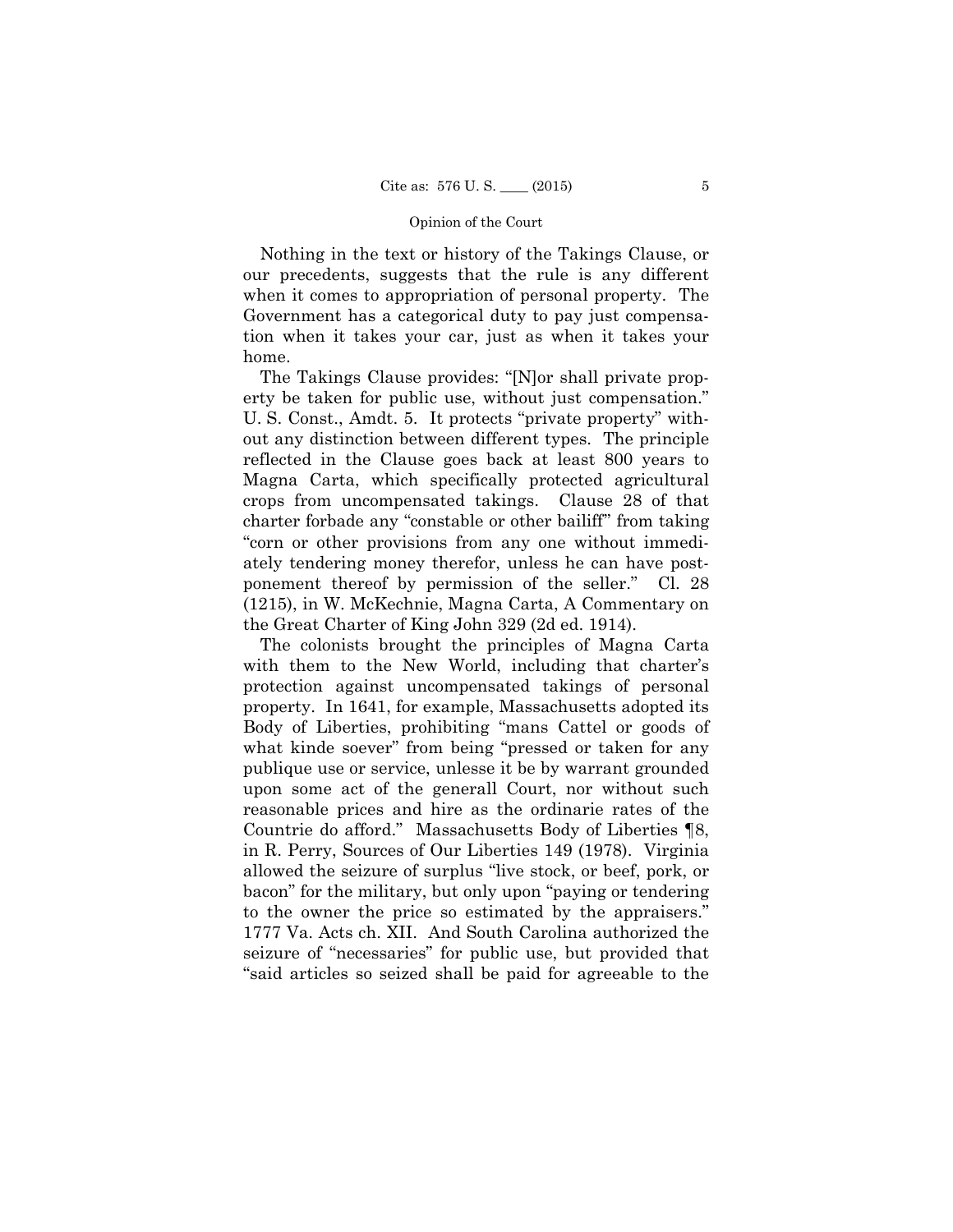prices such and the like articles sold for on the ninth day of October last." 1779 S. C. Acts §4.

Given that background, it is not surprising that early Americans bridled at appropriations of their personal property during the Revolutionary War, at the hands of both sides. John Jay, for example, complained to the New York Legislature about military impressment by the Continental Army of "Horses, Teems, and Carriages," and voiced his fear that such action by the "little Officers" of the Quartermasters Department might extend to "Blankets, Shoes, and many other articles." A Hint to the Legislature of the State of New York (1778), in John Jay, The Making of a Revolutionary 461–463 (R. Morris ed. 1975) (emphasis deleted). The legislature took the "hint," passing a law that, among other things, provided for compensation for the impressment of horses and carriages. 1778 N. Y. Laws ch. 29. According to the author of the first treatise on the Constitution, St. George Tucker, the Takings Clause was "probably" adopted in response to "the arbitrary and oppressive mode of obtaining supplies for the army, and other public uses, by impressment, as was too frequently practised during the revolutionary war, without any compensation whatever." 1 Blackstone's Commentaries, Editor's App. 305–306 (1803).

Nothing in this history suggests that personal property was any less protected against physical appropriation than real property. As this Court summed up in *James* v. *Campbell*, 104 U. S. 356, 358 (1882), a case concerning the alleged appropriation of a patent by the Government:

"[A patent] confers upon the patentee an exclusive property in the patented invention which cannot be appropriated or used by the government itself, without just compensation, any more than it can appropriate or use without compensation land which has been patented to a private purchaser."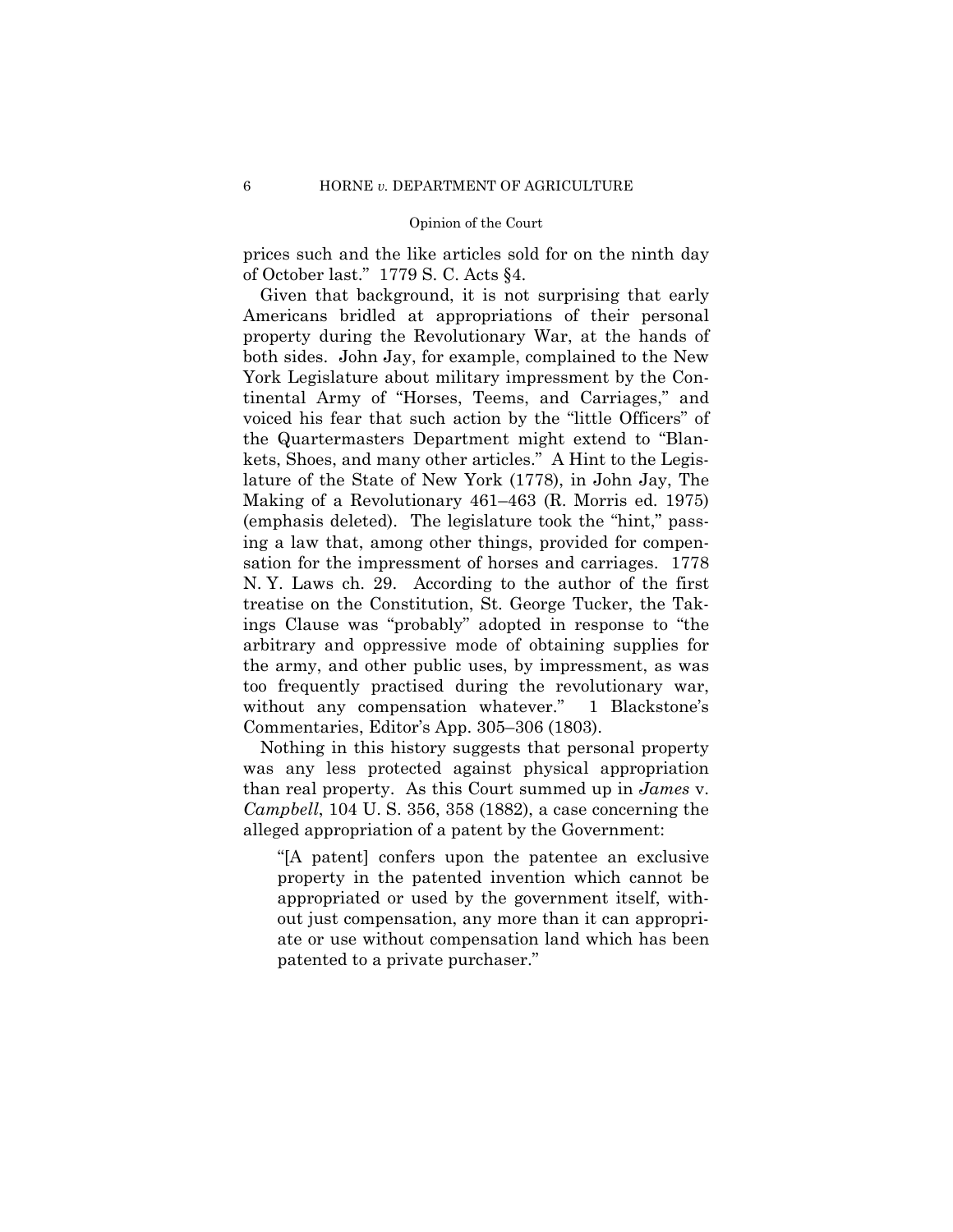Prior to this Court's decision in *Pennsylvania Coal Co.* v. *Mahon*, 260 U. S. 393 (1922), the Takings Clause was understood to provide protection only against a direct appropriation of property—personal or real. *Pennsylvania Coal* expanded the protection of the Takings Clause, holding that compensation was also required for a "regulatory taking"—a restriction on the use of property that went "too far." *Id.*, at 415. And in *Penn Central Transp. Co.* v. *New York City*, 438 U. S. 104, 124 (1978), the Court clarified that the test for how far was "too far" required an "ad hoc" factual inquiry. That inquiry required considering factors such as the economic impact of the regulation, its interference with reasonable investment-backed expectations, and the character of the government action.

Four years after *Penn Central*, however, the Court reaffirmed the rule that a physical *appropriation* of property gave rise to a *per se* taking, without regard to other factors. In *Loretto*, the Court held that requiring an owner of an apartment building to allow installation of a cable box on her rooftop was a physical taking of real property, for which compensation was required. That was true without regard to the claimed public benefit or the economic impact on the owner. The Court explained that such protection was justified not only by history, but also because "[s]uch an appropriation is perhaps the most serious form of invasion of an owner's property interests," depriving the owner of the "the rights to possess, use and dispose of" the property. 458 U. S., at 435 (internal quotation marks omitted). That reasoning—both with respect to history and logic—is equally applicable to a physical appropriation of personal property.

The Ninth Circuit based its distinction between real and personal property on this Court's discussion in *Lucas* v. *South Carolina Coastal Council*, 505 U. S. 1003 (1992), a case involving extensive limitations on the use of shorefront property. 750 F. 3d, at 1139–1141. *Lucas* recognized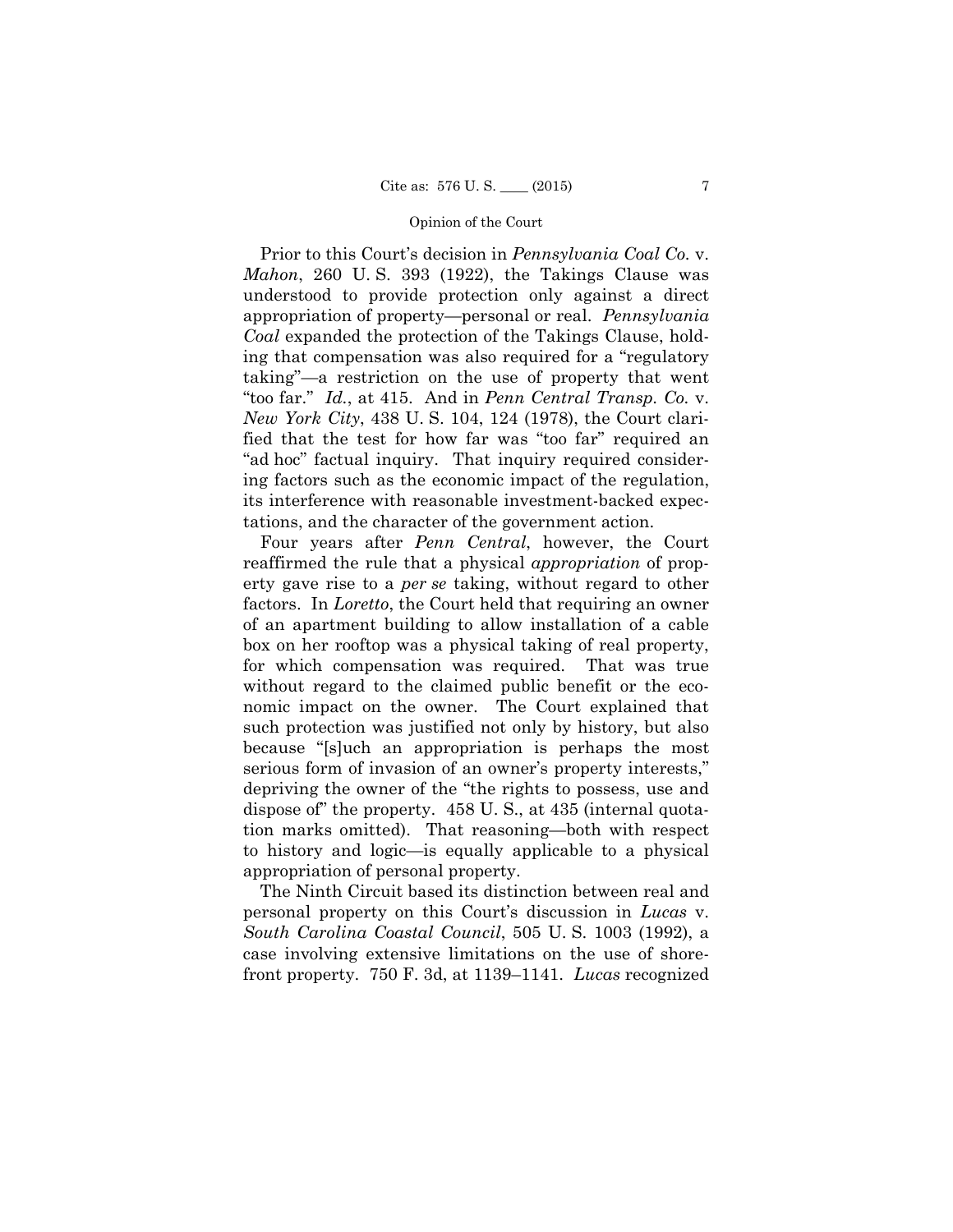that while an owner of personal property "ought to be aware of the possibility that new regulation might even render his property economically worthless," such an "implied limitation" was not reasonable in the case of land. 505 U. S., at 1027–1028.

*Lucas*, however, was about regulatory takings, not direct appropriations. Whatever *Lucas* had to say about reasonable expectations with regard to regulations, people still do not expect their property, real or personal, to be actually occupied or taken away. Our cases have stressed the "longstanding distinction" between government acquisitions of property and regulations. *Tahoe-Sierra Preservation Council*, 535 U. S., at 323. The different treatment of real and personal property in a regulatory case suggested by *Lucas* did not alter the established rule of treating direct appropriations of real and personal property alike. See 535 U. S., at 323*.* (It is "inappropriate to treat cases involving physical takings as controlling precedents for the evaluation of a claim that there has been a 'regulatory taking,' and vice versa" (footnote omitted)).

The reserve requirement imposed by the Raisin Committee is a clear physical taking. Actual raisins are transferred from the growers to the Government. Title to the raisins passes to the Raisin Committee. App. to Pet. for Cert. 179a; Tr. of Oral Arg. 31. The Committee's raisins must be physically segregated from free-tonnage raisins. 7 CFR §989.66(b)(2). Reserve raisins are sometimes left on the premises of handlers, but they are held "for the account" of the Government. §989.66(a). The Committee disposes of what become its raisins as it wishes, to promote the purposes of the raisin marketing order.

Raisin growers subject to the reserve requirement thus lose the entire "bundle" of property rights in the appropriated raisins—"the rights to possess, use and dispose of"

<sup>2</sup>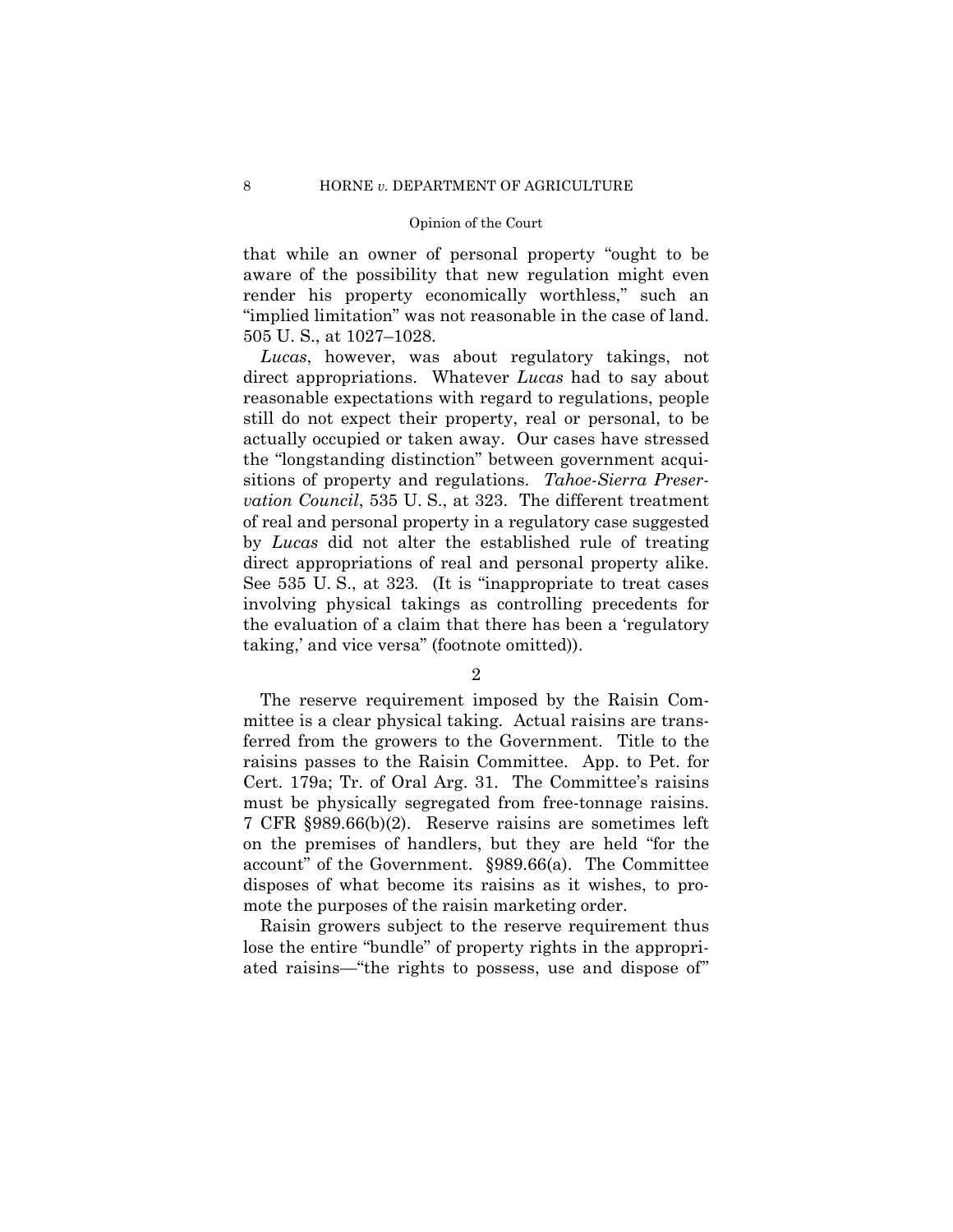them, *Loretto*, 458 U. S., at 435 (internal quotation marks omitted)—with the exception of the speculative hope that some residual proceeds may be left when the Government is done with the raisins and has deducted the expenses of implementing all aspects of the marketing order. The Government's "actual taking of possession and control" of the reserve raisins gives rise to a taking as clearly "as if the Government held full title and ownership," *id.*, at 431 (internal quotation marks omitted), as it essentially does. The Government's formal demand that the Hornes turn over a percentage of their raisin crop without charge, for the Government's control and use, is "of such a unique character that it is a taking without regard to other factors that a court might ordinarily examine." *Id.*, at 432.

The Government thinks it "strange" and the dissent "baffling" that the Hornes object to the reserve requirement, when they nonetheless concede that "the government may prohibit the sale of raisins without effecting a per se taking." Brief for Respondent 35; *post,* at 12 (SOTOMAYOR, J., dissenting). But that distinction flows naturally from the settled difference in our takings jurisprudence between appropriation and regulation. A physical taking of raisins and a regulatory limit on production may have the same economic impact on a grower. The Constitution, however, is concerned with means as well as ends. The Government has broad powers, but the means it uses to achieve its ends must be "consist[ent] with the letter and spirit of the constitution." *McCulloch* v. *Maryland*, 4 Wheat. 316, 421 (1819). As Justice Holmes noted, "a strong public desire to improve the public condition is not enough to warrant achieving the desire by a shorter cut than the constitutional way." *Pennsylvania Coal*, 260 U. S., at 416.

B

The second question presented asks "Whether the gov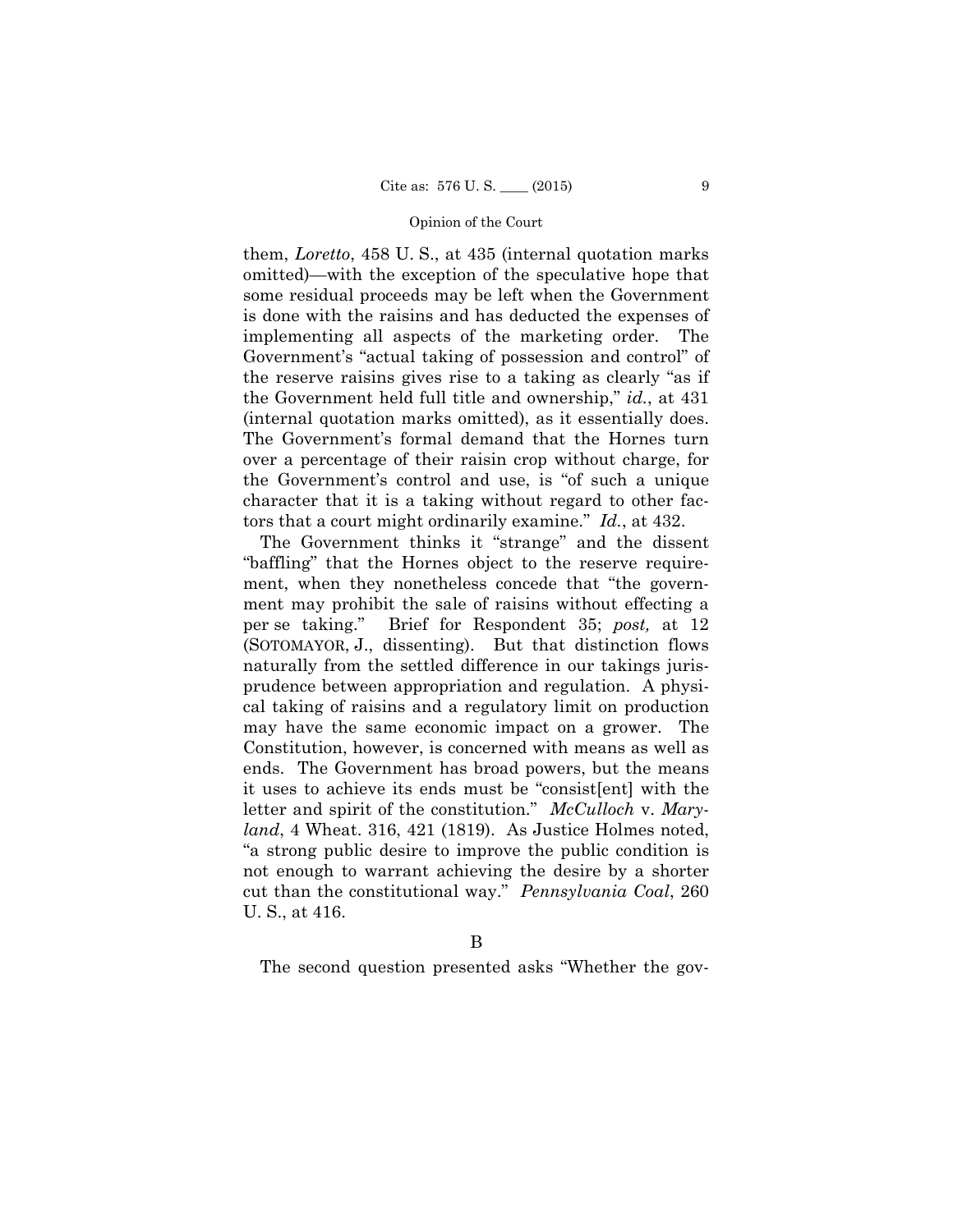ernment may avoid the categorical duty to pay just compensation for a physical taking of property by reserving to the property owner a contingent interest in a portion of the value of the property, set at the government's discretion." The answer is no.

The Government and dissent argue that raisins are fungible goods whose only value is in the revenue from their sale. According to the Government, the raisin marketing order leaves that interest with the raisin growers: After selling reserve raisins and deducting expenses and subsidies for exporters, the Raisin Committee returns any net proceeds to the growers. 7 CFR §§989.67(d), 989.82, 989.53(a), 989.66(h). The Government contends that because growers are entitled to these net proceeds, they retain the most important property interest in the reserve raisins, so there is no taking in the first place. The dissent agrees, arguing that this possible future revenue means there has been no taking under *Loretto*. See *post,* at 2–6.

But when there has been a physical appropriation, "we do not ask . . . whether it deprives the owner of all economically valuable use" of the item taken. *Tahoe-Sierra Preservation Council*, 535 U. S., at 323; see *id.*, at 322 ("When the government physically takes possession of an interest in property for some public purpose, it has a categorical duty to compensate the former owner, regardless of whether the interest that is taken constitutes an entire parcel or merely a part thereof." (citation omitted)). For example, in *Loretto*, we held that the installation of a cable box on a small corner of Loretto's rooftop was a *per se* taking, even though she could of course still sell and economically benefit from the property. 458 U. S., at 430, 436. The fact that the growers retain a contingent interest of indeterminate value does not mean there has been no physical taking, particularly since the value of the interest depends on the discretion of the taker, and may be worthless, as it was for one of the two years at issue here.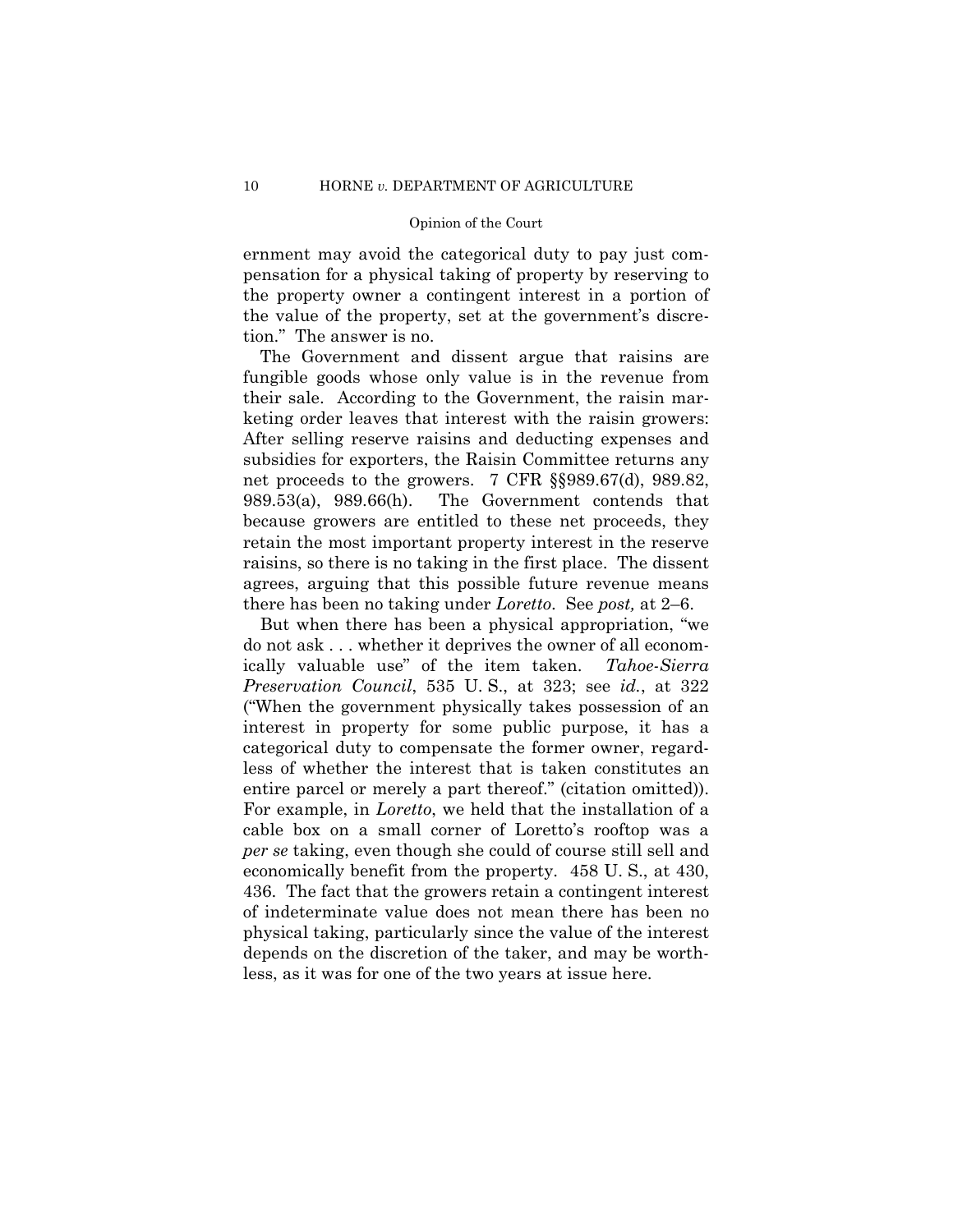The dissent points to *Andrus* v. *Allard*, 444 U. S. 51 (1979), noting that the Court found no taking in that case, even though the owners' artifacts could not be sold at all. *Post*, at 6. The dissent suggests that the Hornes should be happy, because they might at least get *something* from what had been their raisins. But *Allard* is a very different case. As the dissent recognizes, the owners in that case retained the rights to possess, donate, and devise their property. In finding no taking, the Court emphasized that the Government did not "compel the surrender of the artifacts, and there [was] no physical invasion or restraint upon them." 444 U. S.*,* at 65–66. Here of course the raisin program requires physical surrender of the raisins and transfer of title, and the growers lose any right to control their disposition.

 "too far." *Id.*, at 83 (quoting *Pennsylvania Coal Co.*, 260 The Government and dissent again confuse our inquiry concerning *per se* takings with our analysis for regulatory takings. A regulatory restriction on use that does not entirely deprive an owner of property rights may not be a taking under *Penn Central*. That is why, in *PruneYard Shopping Center* v. *Robins*, 447 U. S. 74 (1980), we held that a law limiting a property owner's right to exclude certain speakers from an already publicly accessible shopping center did not take the owner's property. The owner retained the value of the use of the property as a shopping center largely unimpaired, so the regulation did not go U. S., at 415). But once there is a taking, as in the case of a physical appropriation, any payment from the Government in connection with that action goes, at most, to the question of just compensation. See *Suitum* v. *Tahoe Regional Planning Agency*, 520 U. S. 725, 747–748 (1997) (SCALIA, J., concurring in part and concurring in judgment). That is not an issue here: The Hornes did not receive any net proceeds from Raisin Committee sales for the years at issue, because they had not set aside any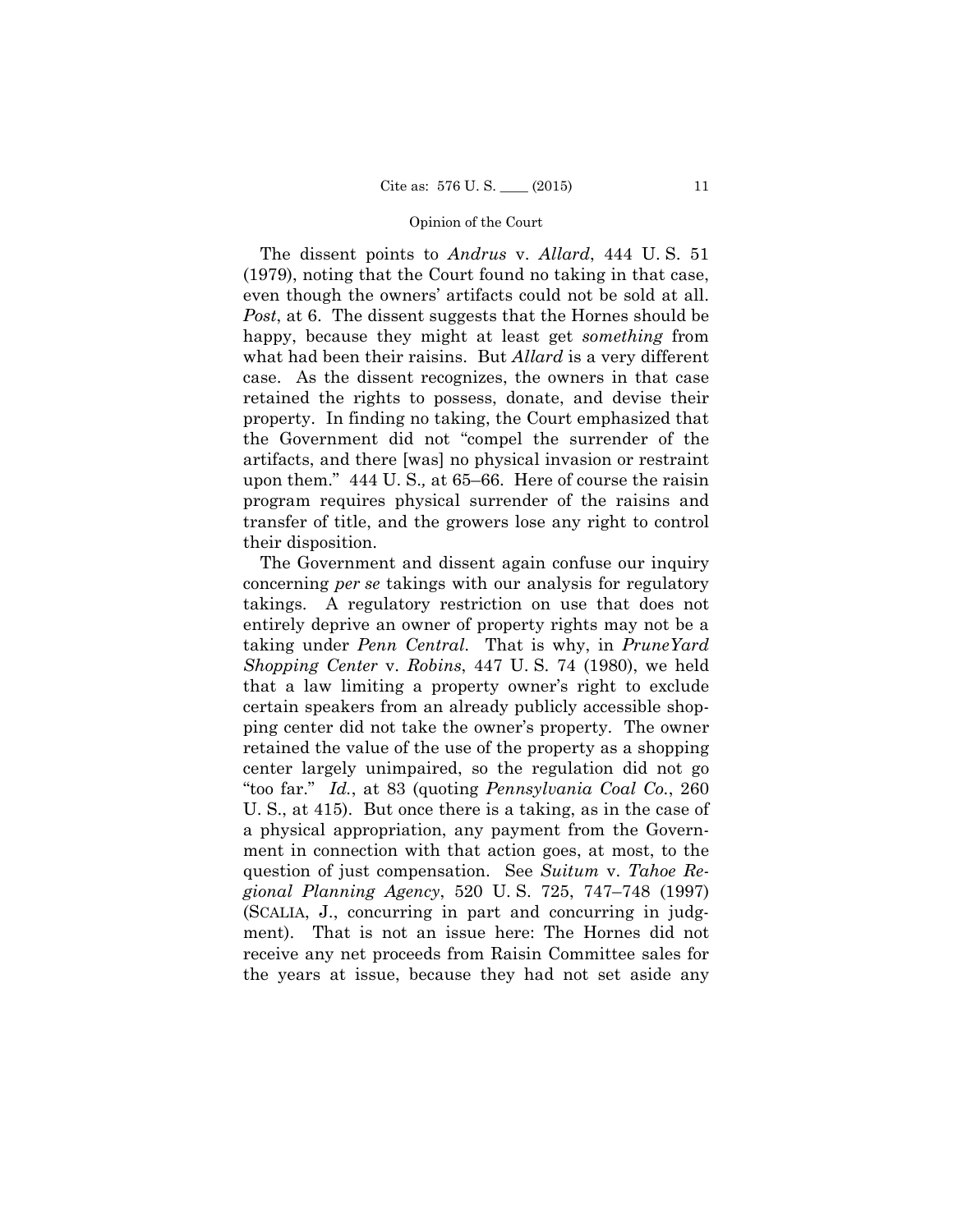reserve raisins in those years (and, in any event, there were no net proceeds in one of them).

 $\mathcal{C}$ 

The third question presented asks "Whether a governmental mandate to relinquish specific, identifiable property as a 'condition' on permission to engage in commerce effects a per se taking." The answer, at least in this case, is yes.

The Government contends that the reserve requirement is not a taking because raisin growers voluntarily choose to participate in the raisin market. According to the Government, if raisin growers don't like it, they can "plant different crops," or "sell their raisin-variety grapes as table grapes or for use in juice or wine." Brief for Respondent 32 (brackets and internal quotation marks omitted).

"Let them sell wine" is probably not much more comforting to the raisin growers than similar retorts have been to others throughout history. In any event, the Government is wrong as a matter of law. In *Loretto*, we rejected the argument that the New York law was not a taking because a landlord could avoid the requirement by ceasing to be a landlord. We held instead that "a landlord's ability to rent his property may not be conditioned on his forfeiting the right to compensation for a physical occupation." 458 U. S., at 439, n. 17. As the Court explained, the contrary argument "proves too much":

"For example, it would allow the government to require a landlord to devote a substantial portion of his building to vending and washing machines, with all profits to be retained by the owners of these services and with no compensation for the deprivation of space. It would even allow the government to requisition a certain number of apartments as permanent government offices." *Ibid.*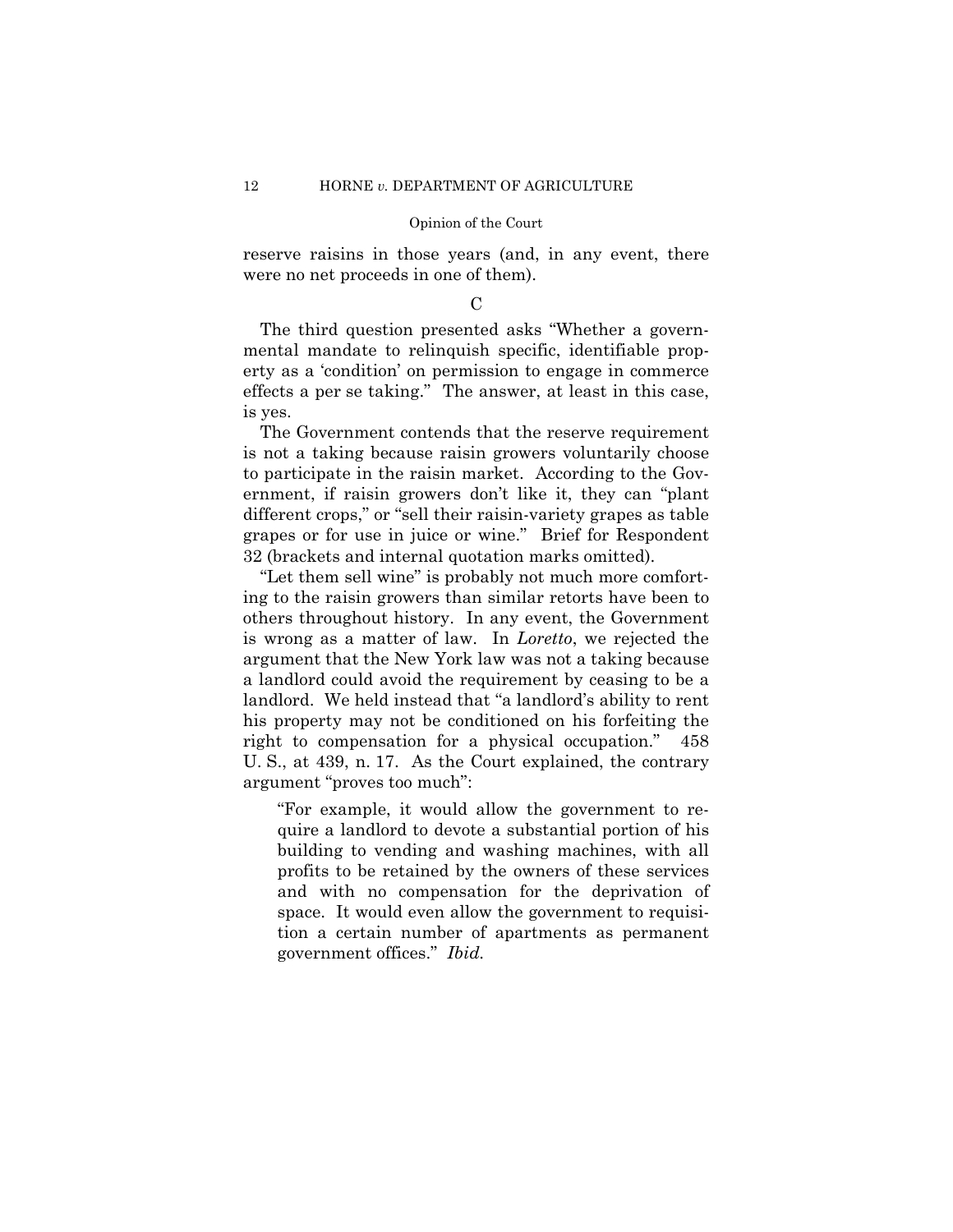As the Court concluded, property rights "cannot be so easily manipulated." *Ibid.* 

The Government and dissent rely heavily on *Ruckelshaus* v. *Monsanto Co.*, 467 U. S. 986 (1984). There we held that the Environmental Protection Agency could require companies manufacturing pesticides, fungicides, and rodenticides to disclose health, safety, and environmental information about their products as a condition to receiving a permit to sell those products. While such information included trade secrets in which pesticide manufacturers had a property interest, those manufacturers were not subjected to a taking because they received a "valuable Government benefit" in exchange—a license to sell dangerous chemicals. *Id.,* at 1007; see *Nollan*, 483 U. S., at 834, n. 2 (discussing *Monsanto*).

The taking here cannot reasonably be characterized as part of a similar voluntary exchange. In one of the years at issue here, the Government insisted that the Hornes turn over 47 percent of their raisin crop, in exchange for the "benefit" of being allowed to sell the remaining 53 percent. The next year, the toll was 30 percent. We have already rejected the idea that *Monsanto* may be extended by regarding basic and familiar uses of property as a "Government benefit" on the same order as a permit to sell hazardous chemicals. See *Nollan*, 483 U. S., at 834, n. 2 (distinguishing *Monsanto* on the ground that "the right to build on one's own property—even though its exercise can be subjected to legitimate permitting requirements cannot remotely be described as a 'governmental benefit'"). Selling produce in interstate commerce, although certainly subject to reasonable government regulation, is similarly not a special governmental benefit that the Government may hold hostage, to be ransomed by the waiver of constitutional protection. Raisins are not dangerous pesticides; they are a healthy snack. A case about conditioning the sale of hazardous substances on disclo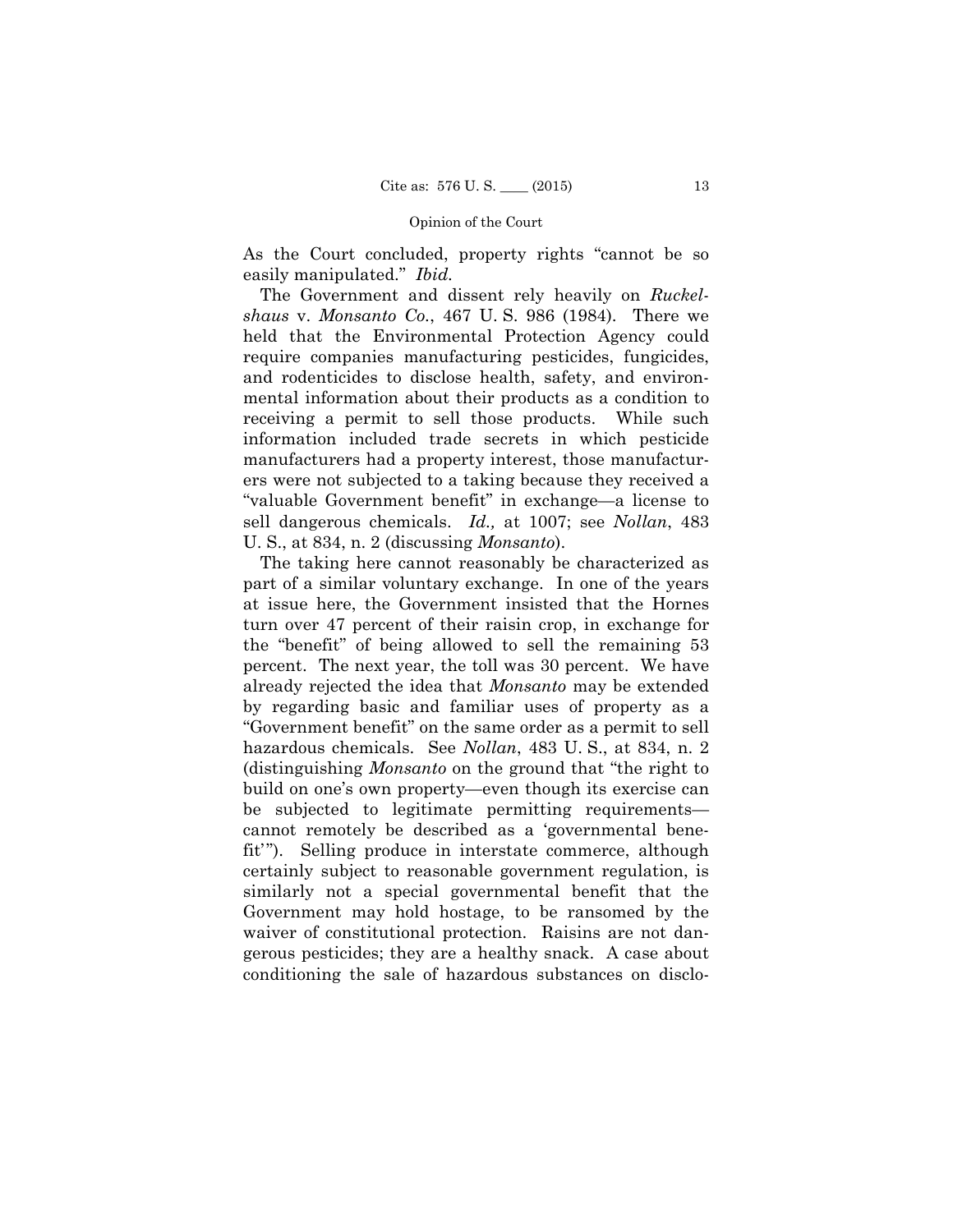sure of health, safety, and environmental information related to those hazards is hardly on point.

 permit him to acquire." *Leonard* v. *Earle*, 155 Md. 252, *Leonard & Leonard* v. *Earle*, 279 U. S. 392 (1929), is also readily distinguishable. In that case, the Court upheld a Maryland requirement that oyster packers remit ten percent of the marketable detached oyster shells or their monetary equivalent to the State for the privilege of harvesting the oysters. But the packers did "not deny the power of the State to declare their business a privilege," and the power of the State to impose a "privilege tax" was "not questioned by counsel." *Id.*, at 396. The oysters, unlike raisins, were "feræ naturæ" that belonged to the State under state law, and "[n]o individual ha[d] any property rights in them other than such as the state may 258, 141 A. 714, 716 (1928). The oyster packers did not simply seek to sell their property; they sought to appropriate the State's. Indeed, the Maryland Court of Appeals saw the issue as a question of "a reasonable and fair compensation" *from* the packers *to* "the state, as owner of the oysters." *Id.*, at 259, 141 A., at 717 (internal quotation marks omitted).

Raisins are not like oysters: they are private property the fruit of the growers' labor—not "public things subject to the absolute control of the state," *id.*, at 258, 141 A., at 716. Any physical taking of them for public use must be accompanied by just compensation.

# III

The Government correctly points out that a taking does not violate the Fifth Amendment unless there is no just compensation, and argues that the Hornes are free to seek compensation for any taking by bringing a damages action under the Tucker Act in the Court of Federal Claims. See 28 U. S. C. §1491(a)(1); *Monsanto*, 467 U. S., at 1020. But we held in *Horne I* that the Hornes may, in their capacity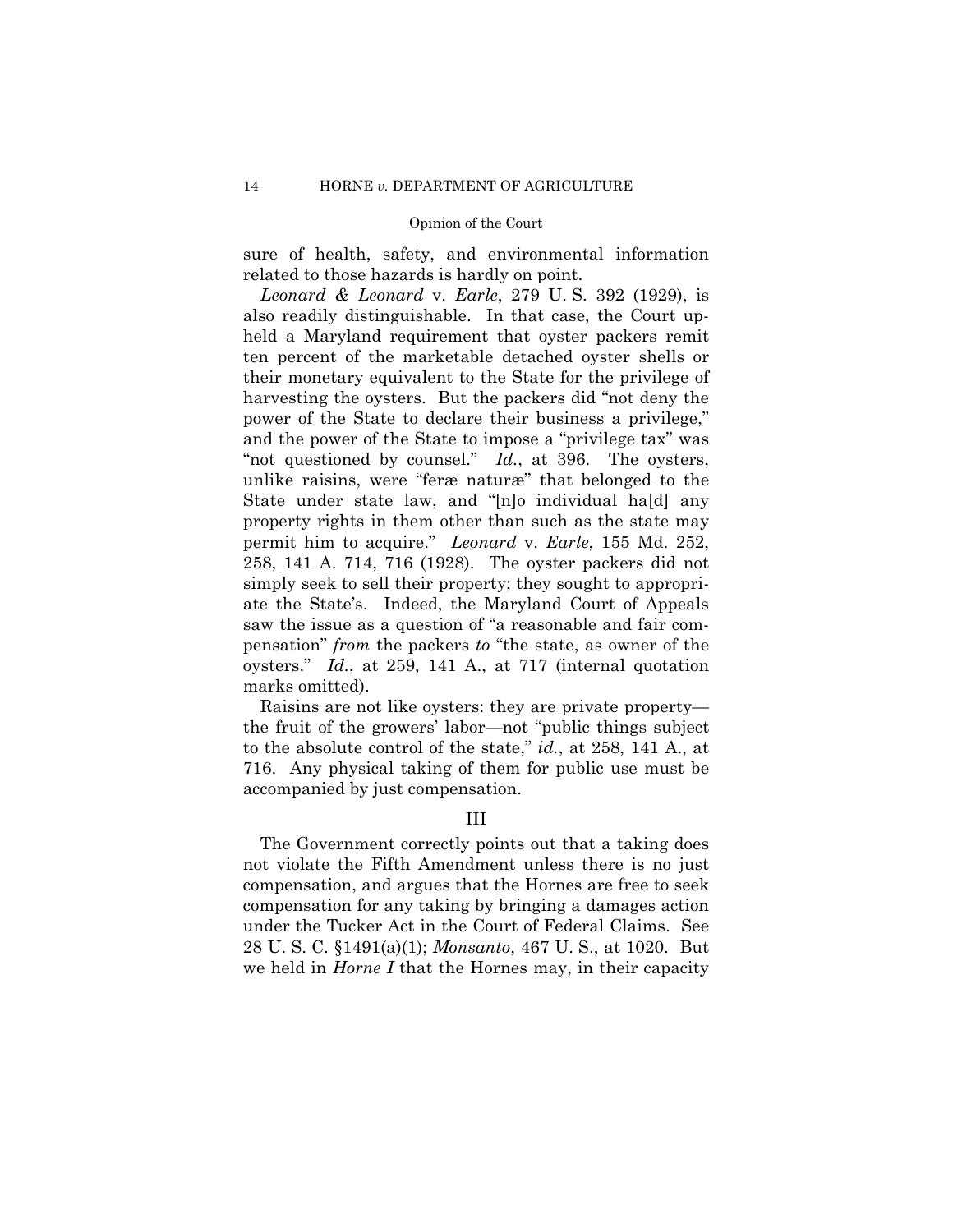as handlers, raise a takings-based defense to the fine levied against them. We specifically rejected the contention that the Hornes were required to pay the fine and then seek compensation under the Tucker Act. See 569 U. S., at  $\_\_\_$ (slip op., at 13–14) ("We  $\ldots$  conclude that the [Agricultural Marketing Agreement Act] withdraws Tucker Act jurisdiction over [the Hornes'] takings claim. [The Hornes] (as handlers) have no alternative remedy, and their takings claim was not 'premature' when presented to the Ninth Circuit.").

As noted, the Hornes are both growers and handlers. Their situation is unusual in that, as handlers, they have the full economic interest in the raisins the Government alleges should have been set aside for its account. They own the raisins they grew and are handling for themselves, and they own the raisins they handle for other growers, having paid those growers for all their raisins (not just the free-tonnage amount, as is true with respect to most handlers). See *supra*, at 2–3; Tr. of Oral Arg. 3–4. The penalty assessed against them as handlers included the dollar equivalent of the raisins they refused to set aside—their raisins. 750 F. 3d, at 1135, n. 6; Brief for Petitioners 15. They may challenge the imposition of that fine, and do not have to pay it first and then resort to the Court of Federal Claims.

Finally, the Government briefly argues that if we conclude that the reserve requirement effects a taking, we should remand for the Court of Appeals to calculate "what compensation would have been due if petitioners had complied with the reserve requirement." Brief for Respondent 55. The Government contends that the calculation must consider what the value of the reserve raisins would have been without the price support program, as well as "other benefits ... from the regulatory program, such as higher consumer demand for raisins spurred by enforcement of quality standards and promotional activi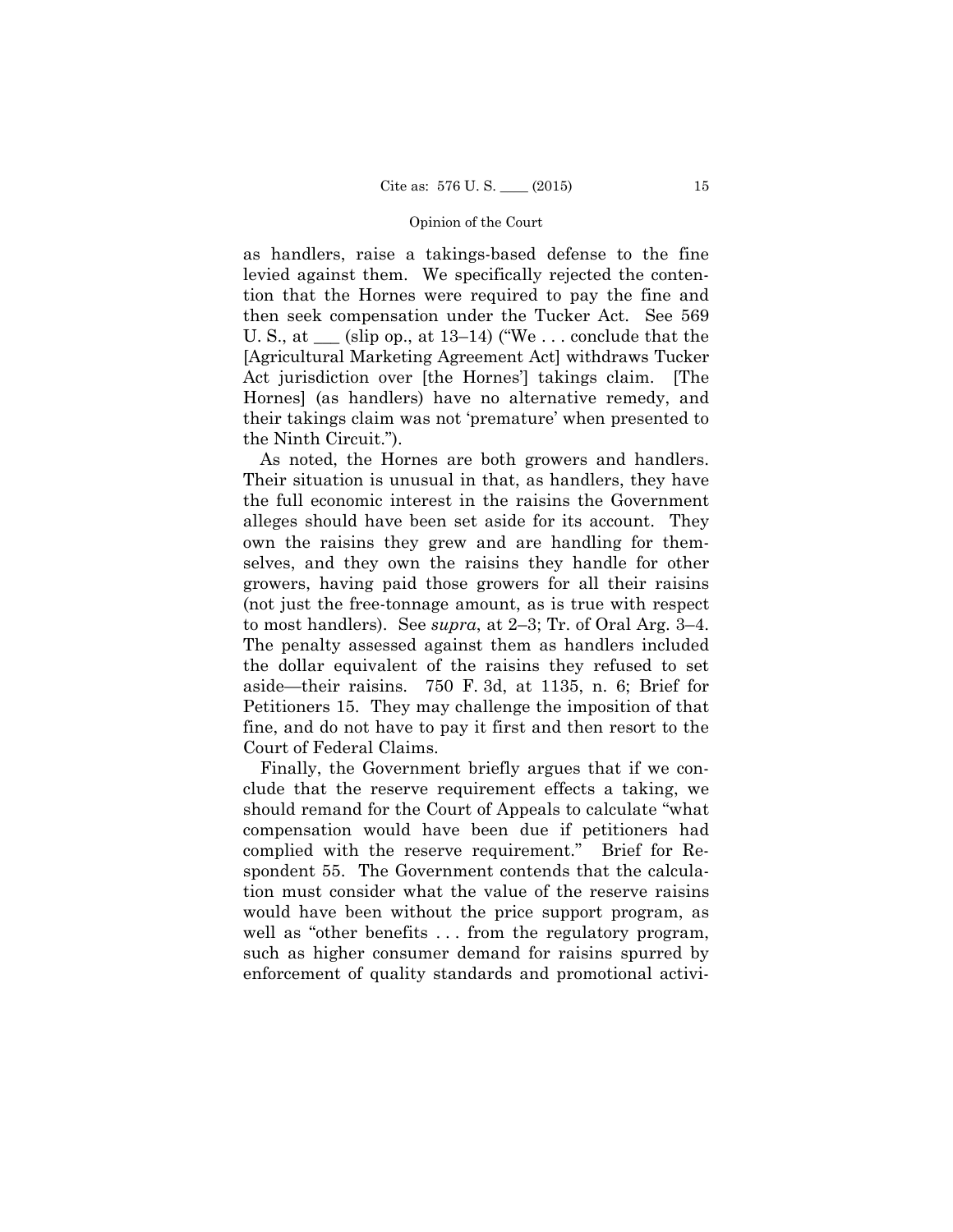ties." *Id.*, at 55–56. Indeed, according to the Government, the Hornes would "likely" have a net gain under this theory. *Id.*, at 56.

The best defense may be a good offense, but the Government cites no support for its hypothetical-based approach, or its notion that general regulatory activity such as enforcement of quality standards can constitute just compensation for a specific physical taking. Instead, our cases have set forth a clear and administrable rule for just compensation: "The Court has repeatedly held that just compensation normally is to be measured by 'the market value of the property at the time of the taking.'" *United States* v. *50 Acres of Land*, 469 U. S. 24, 29 (1984) (quoting *Olson* v. *United States*, 292 U. S. 246, 255 (1934)).

JUSTICE BREYER is concerned that applying this rule in this case will affect provisions concerning whether a condemning authority may deduct special benefits—such as new access to a waterway or highway, or filling in of swampland—from the amount of compensation it seeks to pay a landowner suffering a partial taking. *Post*, at 5 (opinion concurring in part and dissenting in part); see *Bauman* v. *Ross*, 167 U. S. 548 (1897) (laying out of streets and subdivisions in the District of Columbia). He need not be. Cases of that sort can raise complicated questions involving the exercise of the eminent domain power, but they do not create a generally applicable exception to the usual compensation rule, based on asserted regulatory benefits of the sort at issue here. Nothing in the cases JUSTICE BREYER labels "*Bauman* and its progeny," *post,* at 5, suggests otherwise, which may be why the Solicitor General does not cite them.\*

<sup>\*</sup>For example, in *United States* v. *Miller*, 317 U. S. 369, 377 (1943), the Court—in calculating the fair market value of land—discounted an increase in value resulting from speculation "as to what the Govern-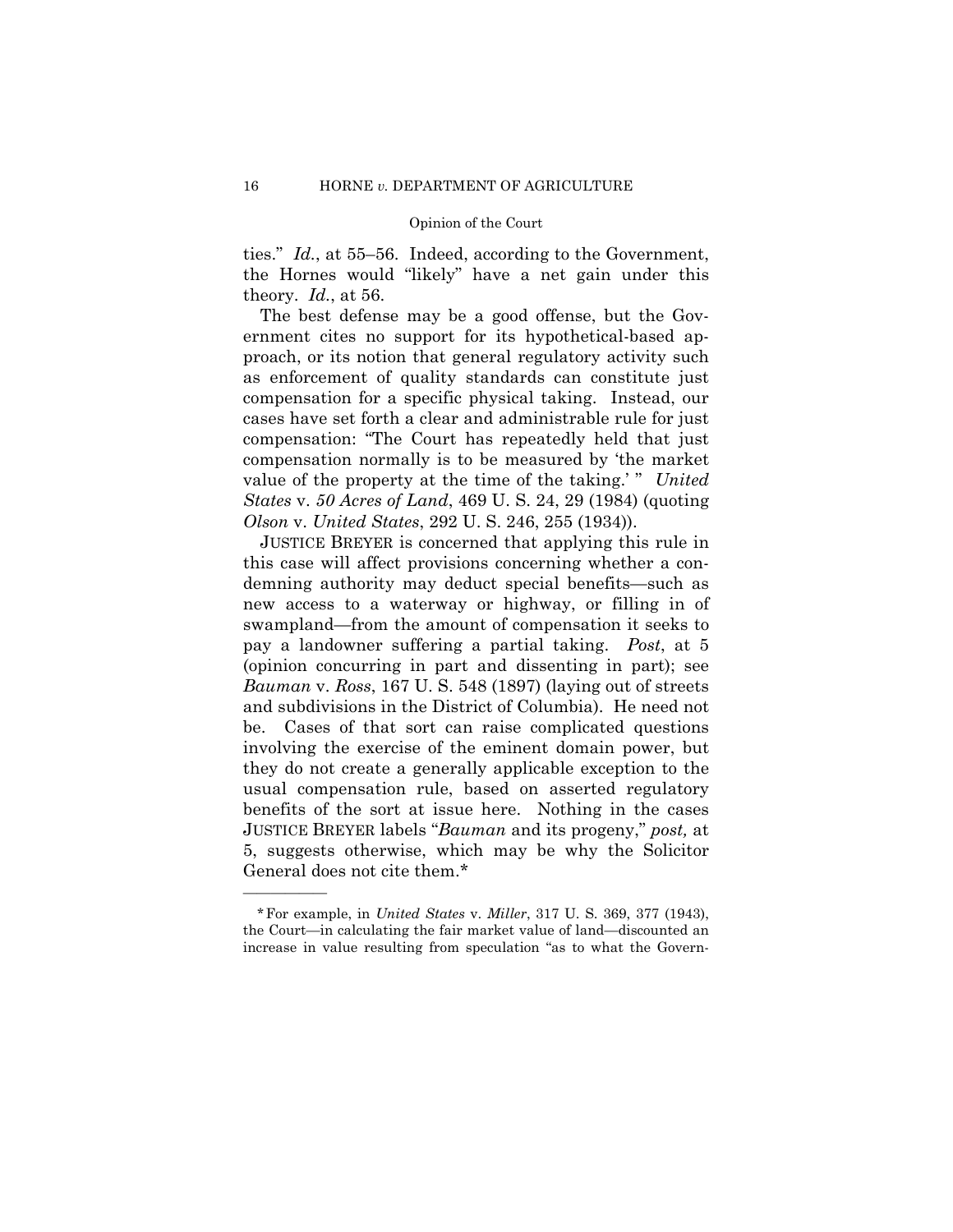In any event, this litigation presents no occasion to consider the broader issues discussed by JUSTICE BREYER. The Government has already calculated the amount of just compensation in this case, when it fined the Hornes the fair market value of the raisins: \$483,843.53. 750 F. 3d, at 1135, n. 6. The Government cannot now disavow that valuation, see Reply Brief 21–23, and does not suggest that the marketing order affords the Hornes compensation in that amount. There is accordingly no need for a remand; the Hornes should simply be relieved of the obligation to pay the fine and associated civil penalty they were assessed when they resisted the Government's effort to

ment would be compelled to pay as compensation" after the land was earmarked for acquisition. In *United States* v. *Sponenbarger*, 308 U. S. 256, 265 (1939), the Court determined there was no taking in the first place, when the complaint was merely that a Government flood control plan provided insufficient protection for the claimant's land. *McCoy* v. *Union Elevated R. Co*., 247 U. S. 354, 363 (1918), similarly involved a claim "for damages to property not actually taken." So too *Reichelderfer* v. *Quinn*, 287 U. S. 315 (1932). There the Court held that claimants who had paid a special assessment when Rock Creek Park in Washington, D. C., was created—because the Park increased the value of their property—did not thereby have the right to prevent Congress from altering use of part of the Park for a fire station 38 years later. In *Dohany* v. *Rogers*, 281 U. S. 362 (1930), the law authorizing the taking did "not permit the offset of benefits for a railroad," and therefore was "not subject to the objection that it fails to provide adequate compensation . . . and is therefore unconstitutional." *Id.,* at 367, and n. 1 (quoting *Fitzsimons & Galvin, Inc.* v. *Rogers*, 243 Mich. 649, 665, 220 N. W. 881, 886 (1928)). And in *Norwood* v. *Baker*, 172 U. S. 269 (1898), the issue was whether an assessment to pay for improvements exceeded a village's taxing power. Perhaps farthest afield are the *Regional Rail Reorganization Act Cases*, 419 U. S. 102, 153 (1974), which involved valuation questions arising from the Government reorganization of northeast and midwest railroads. The Court in that case held that the legislation at issue was not "merely an eminent domain statute" but instead was enacted "pursuant to the bankruptcy power." *Id.,* at 151, 153.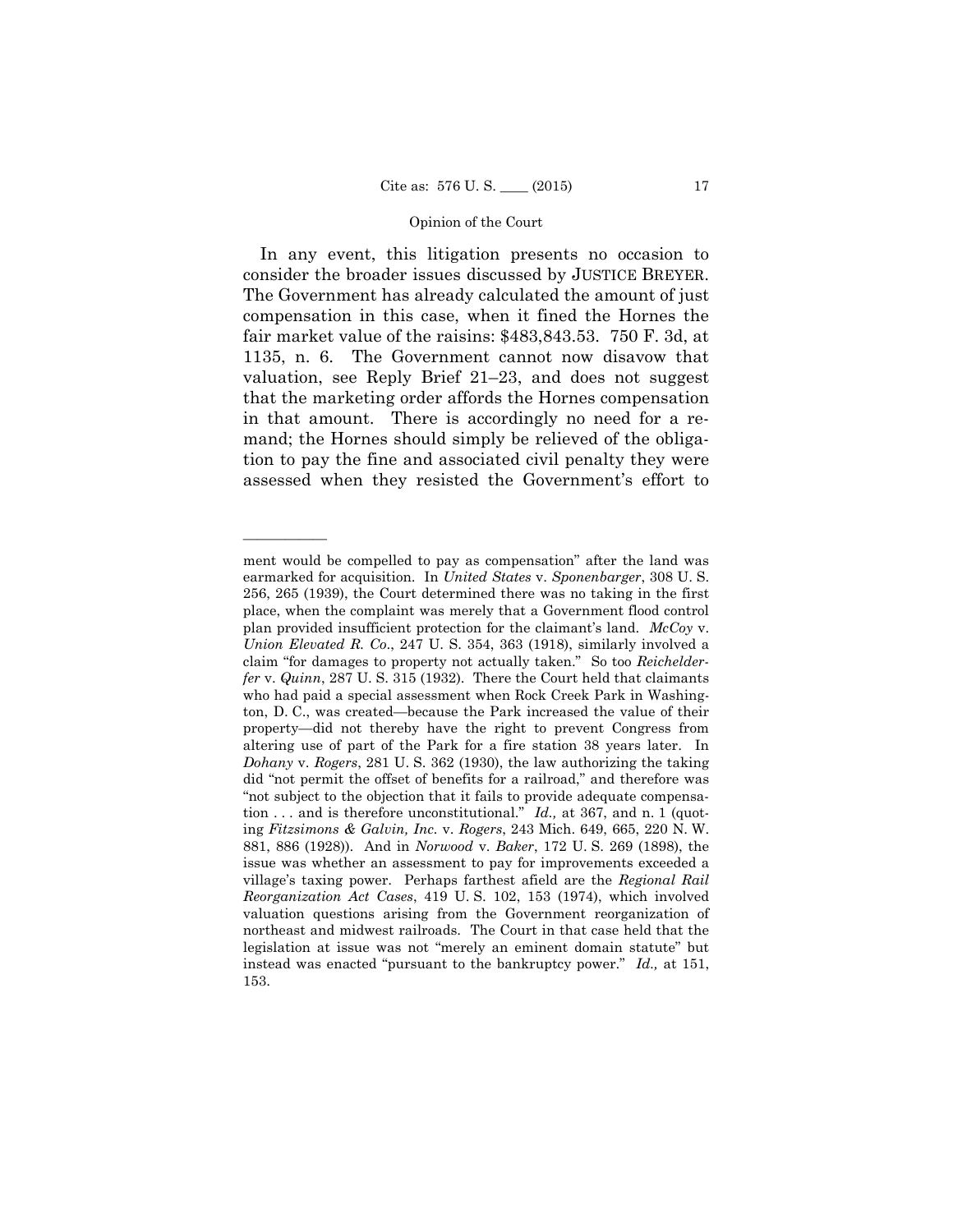take their raisins. This case, in litigation for more than a decade, has gone on long enough.

The judgment of the United States Court of Appeals for the Ninth Circuit is reversed.

*It is so ordered.*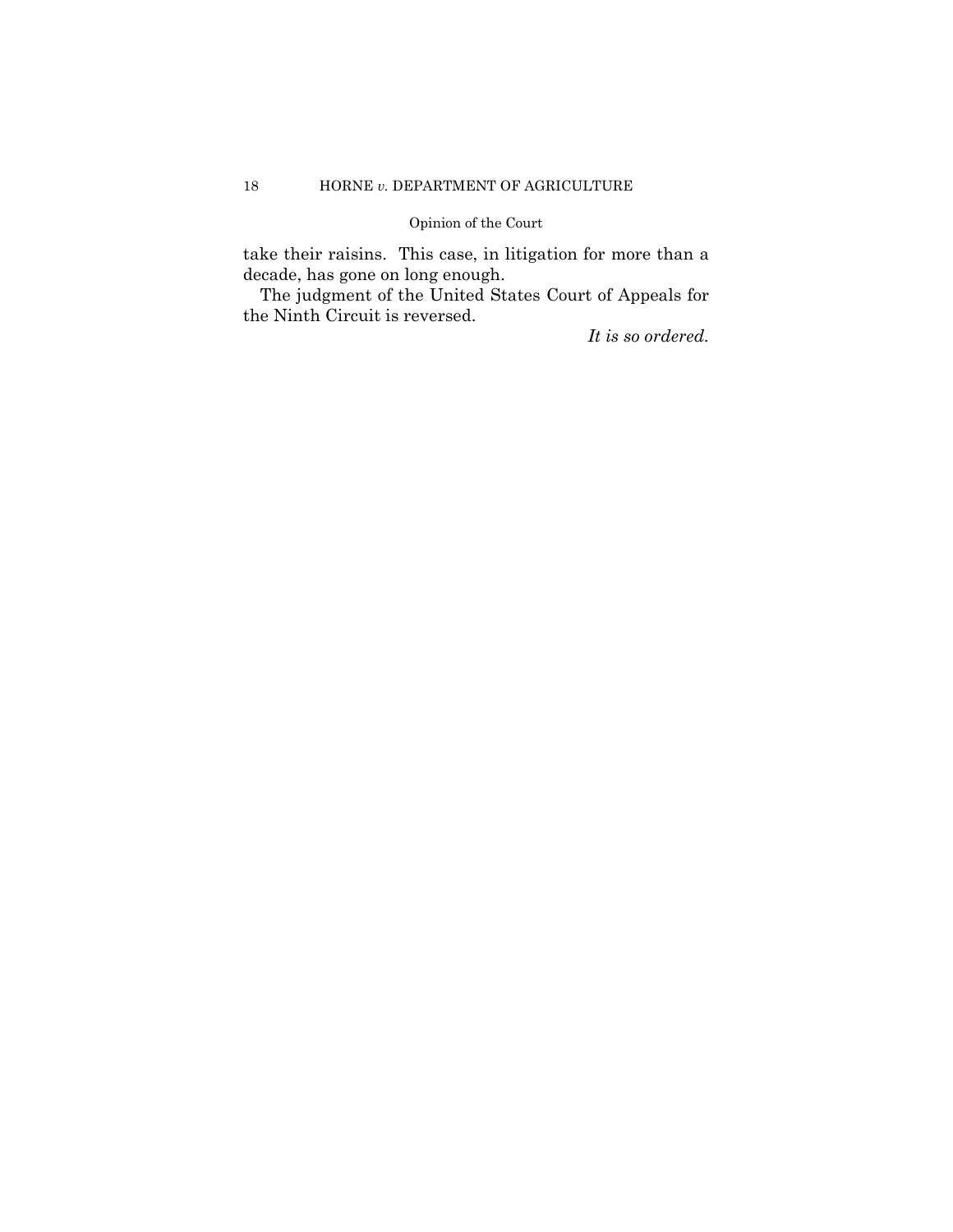THOMAS, J., concurring

# $\frac{1}{2}$  ,  $\frac{1}{2}$  ,  $\frac{1}{2}$  ,  $\frac{1}{2}$  ,  $\frac{1}{2}$  ,  $\frac{1}{2}$  ,  $\frac{1}{2}$ **SUPREME COURT OF THE UNITED STATES**

# $\frac{1}{2}$  ,  $\frac{1}{2}$  ,  $\frac{1}{2}$  ,  $\frac{1}{2}$  ,  $\frac{1}{2}$  ,  $\frac{1}{2}$ No. 14–275

# MARVIN D. HORNE, ET AL., PETITIONERS *v.* DEPARTMENT OF AGRICULTURE

# ON WRIT OF CERTIORARI TO THE UNITED STATES COURT OF APPEALS FOR THE NINTH CIRCUIT

[June 22, 2015]

# JUSTICE THOMAS, concurring.

 public a legal right to use the property." *Kelo* v. *New*  I join the Court's opinion in full. I write separately to offer an additional observation concerning JUSTICE BREYER's argument that we should remand the case. The Takings Clause prohibits the government from taking private property except "for public use," even when it offers "just compensation." U. S. Const., Amdt. 5. That requirement, as originally understood, imposes a meaningful constraint on the power of the state—"the government may take property only if it actually uses or gives the *London*, 545 U. S. 469, 521 (2005) (THOMAS, J., dissenting). It is far from clear that the Raisin Administrative Committee's conduct meets that standard. It takes the raisins of citizens and, among other things, gives them away or sells them to exporters, foreign importers, and foreign governments. 7 CFR §989.67(b) (2015). To the extent that the Committee is not taking the raisins "for public use," having the Court of Appeals calculate "just compensation" in this case would be a fruitless exercise.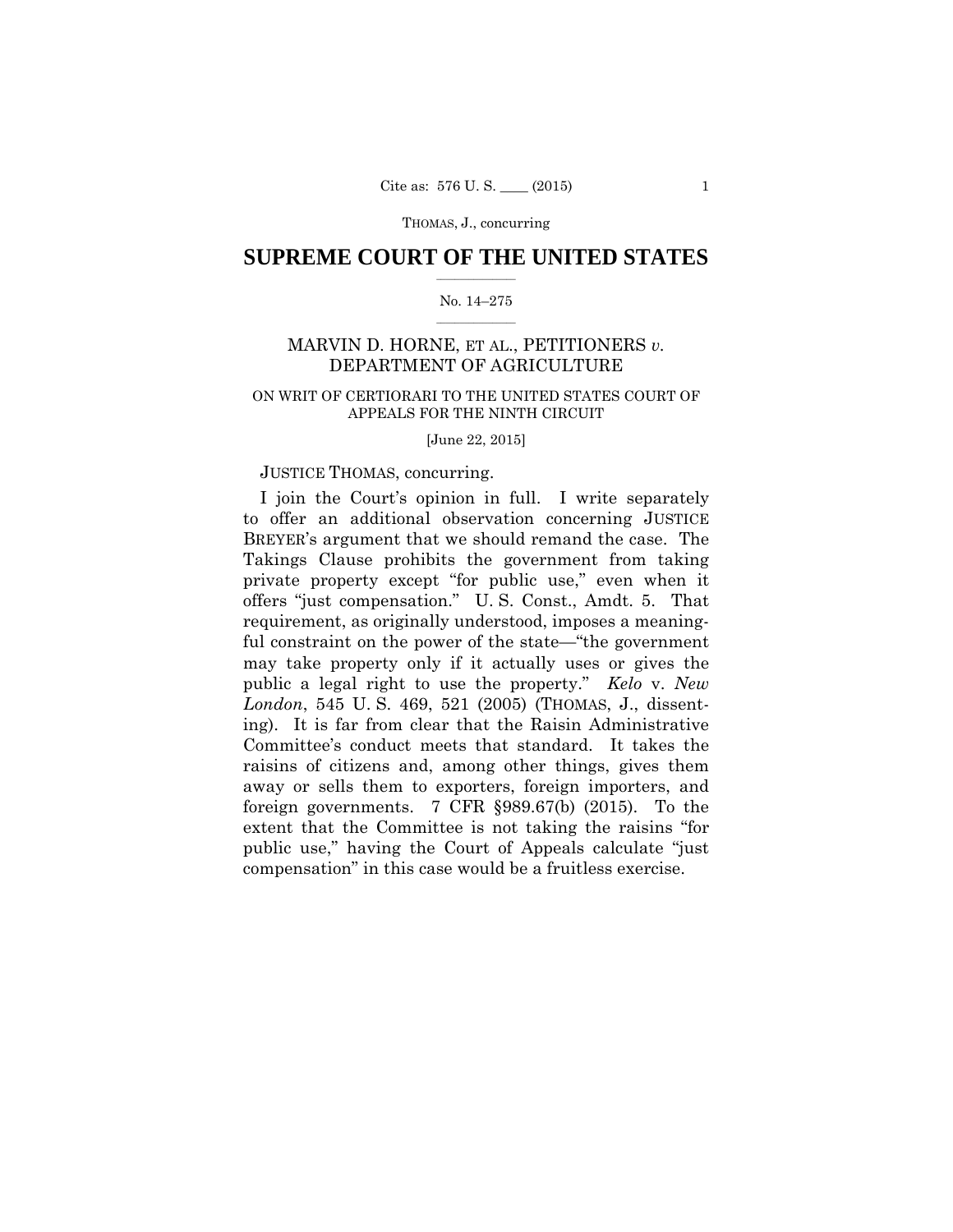# $\frac{1}{2}$  ,  $\frac{1}{2}$  ,  $\frac{1}{2}$  ,  $\frac{1}{2}$  ,  $\frac{1}{2}$  ,  $\frac{1}{2}$  ,  $\frac{1}{2}$ **SUPREME COURT OF THE UNITED STATES**

# $\frac{1}{2}$  ,  $\frac{1}{2}$  ,  $\frac{1}{2}$  ,  $\frac{1}{2}$  ,  $\frac{1}{2}$  ,  $\frac{1}{2}$ No. 14–275

# MARVIN D. HORNE, ET AL., PETITIONERS *v.* DEPARTMENT OF AGRICULTURE

# ON WRIT OF CERTIORARI TO THE UNITED STATES COURT OF APPEALS FOR THE NINTH CIRCUIT

# [June 22, 2015]

JUSTICE BREYER, with whom JUSTICE GINSBURG and JUSTICE KAGAN join, concurring in part and dissenting in part.

I agree with Parts I and II of the Court's opinion. However, I cannot agree with the Court's rejection, in Part III, of the Government's final argument. The Government contends that we should remand the case for a determination of whether any compensation would have been due if the Hornes had complied with the California Raisin Marketing Order's reserve requirement. In my view, a remand for such a determination is necessary.

The question of just compensation was not presented in the Hornes' petition for certiorari. It was barely touched on in the briefs. And the courts below did not decide it. At the same time, the case law that I have found indicates that the Government may well be right: The marketing order may afford just compensation for the takings of raisins that it imposes. If that is correct, then the reserve requirement does not violate the Takings Clause.

I

The Takings Clause of the Fifth Amendment provides that "private property [shall not] be taken for public use, without just compensation." The Clause means what it says: It "does not proscribe the taking of property; it proscribes taking *without just compensation*." *Williamson*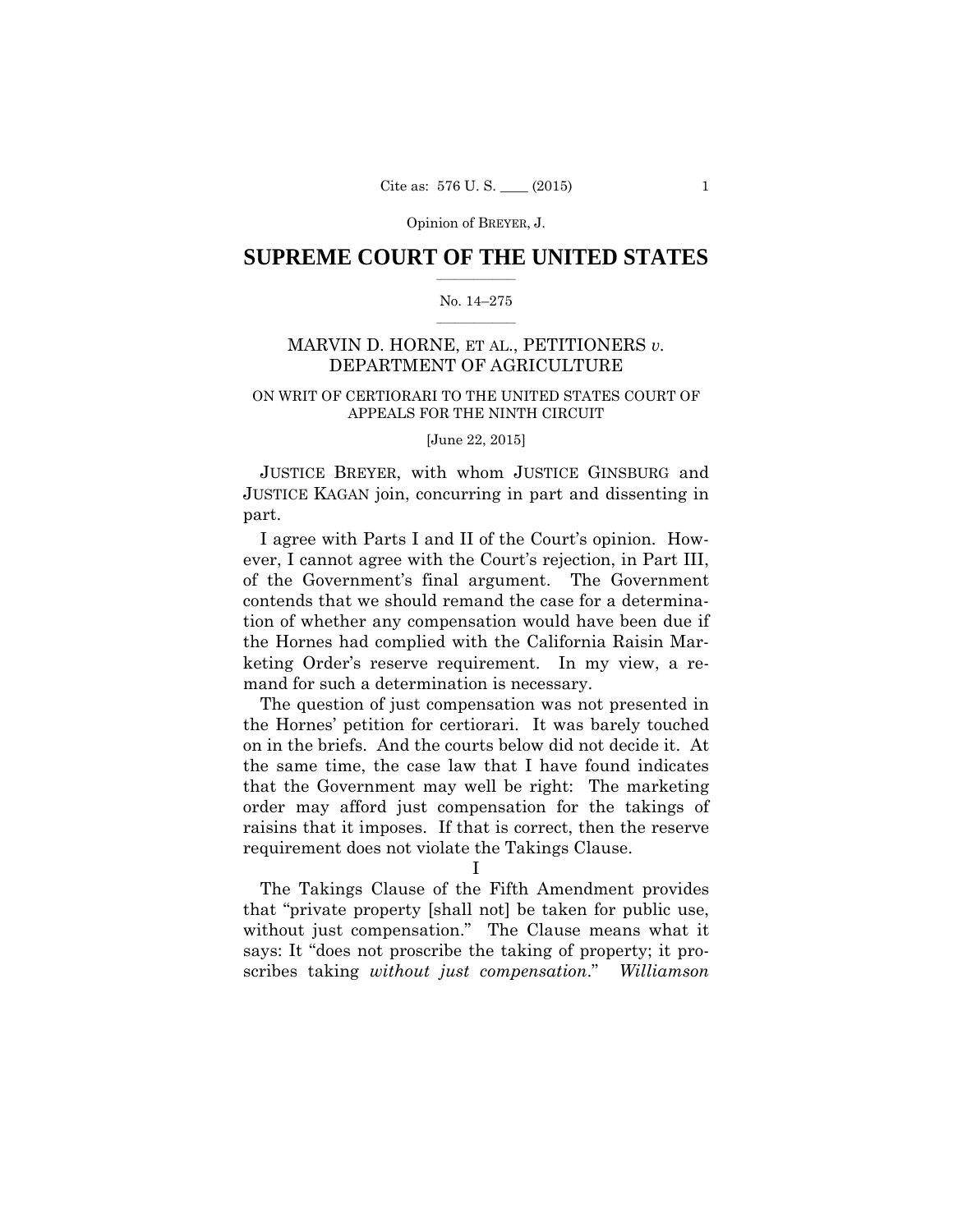*County Regional Planning Comm'n* v. *Hamilton Bank of Johnson City*, 473 U. S. 172, 194 (1985) (emphasis added). Under the Clause, a property owner "is entitled to be put in as good a position pecuniarily as if his property had not been taken," which is to say that "[h]e must be made whole but is not entitled to more." *Olson* v. *United States*, 292 U. S. 246, 255 (1934).

On the record before us, the Hornes have not established that the Government, through the raisin reserve program, takes raisins *without just compensation*. When the Government takes as reserve raisins a percentage of the annual crop, the raisin owners retain the remaining, free-tonnage, raisins. The reserve requirement is intended, at least in part, to enhance the price that free-tonnage raisins will fetch on the open market. See 7 CFR §989.55 (2015); 7 U. S. C. §602(1). And any such enhancement matters. This Court's precedents indicate that, when calculating the just compensation that the Fifth Amendment requires, a court should deduct from the value of the taken (reserve) raisins any enhancement caused by the taking to the value of the remaining (free-tonnage) raisins.

More than a century ago, in *Bauman* v. *Ross*, 167 U. S. 548 (1897), this Court established an exception to the rule that "just compensation normally is to be measured by 'the market value of the property at the time of the taking.'" *United States* v. *50 Acres of Land*, 469 U. S. 24, 29 (1984) (quoting *Olson*, *supra,* at 255). We considered in *Bauman*  how to calculate just compensation when the Government takes only a portion of a parcel of property:

"[W]hen part only of a parcel of land is taken for a highway, the value of that part is not the sole measure of the compensation or damages to be paid to the owner; but the incidental injury or benefit to the part not taken is also to be considered. When the part not taken is left in such shape or condition, as to be in it-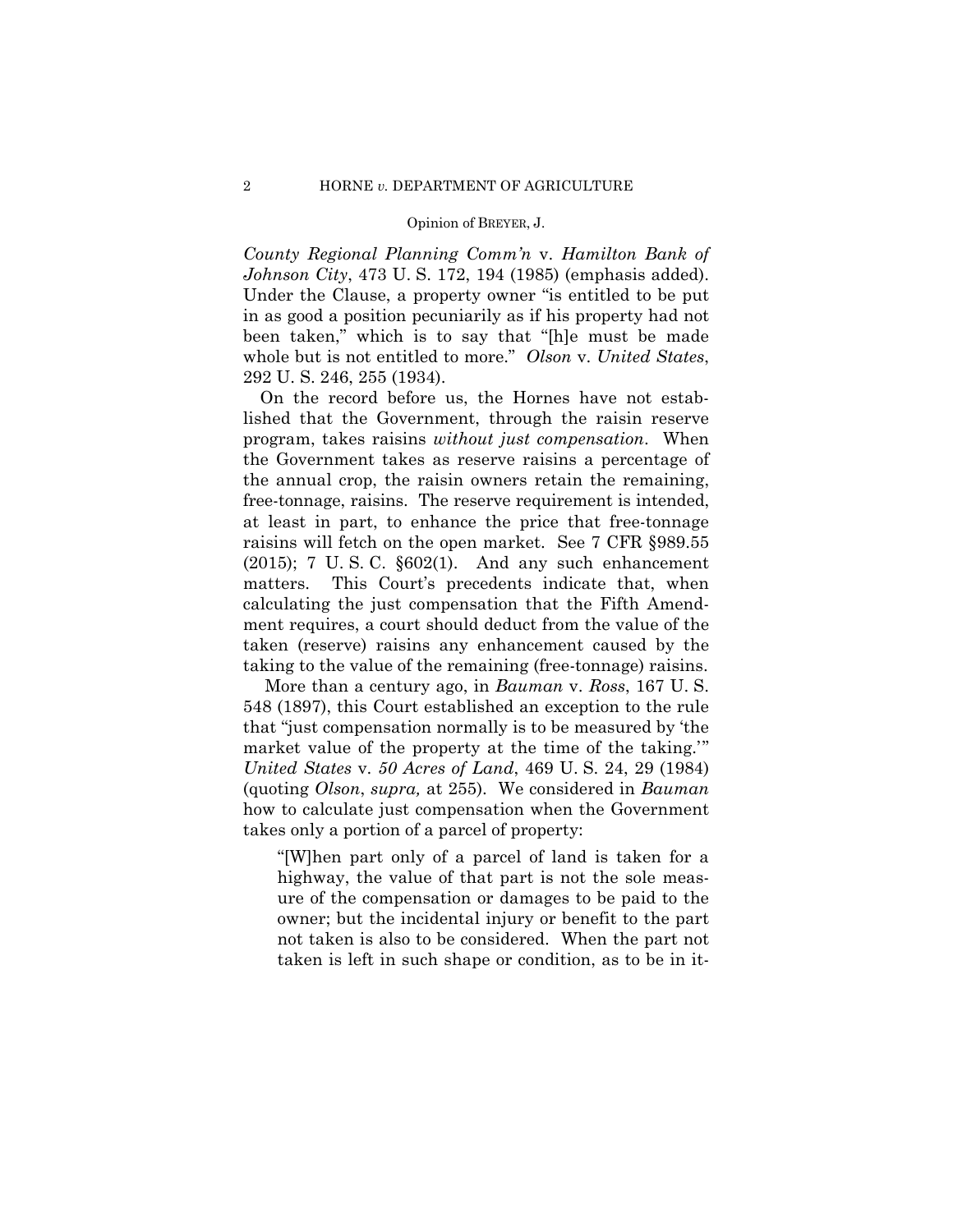self of less value than before, the owner is entitled to additional damages on that account. When, on the other hand, the part which he retains is specially and directly increased in value by the public improvement, the damages to the whole parcel by the appropriation of part of it are lessened." 167 U. S., at 574.

"The Constitution of the United States," the Court stated, "contains no express prohibition against considering benefits in estimating the just compensation to be paid for private property taken for the public use." *Id.,* at 584.

The Court has consistently applied this method for calculating just compensation: It sets off from the value of the portion that was taken the value of any benefits conferred upon the remaining portion of the property. See *Regional Rail Reorganization Act Cases,* 419 U. S. 102, 151 (1974) ("[C]onsideration other than cash—for example, any special benefits to a property owner's remaining properties—may be counted in the determination of just compensation" (footnote omitted)); *United States* v. *Miller*, 317 U. S. 369, 376 (1943) ("[I]f the taking has in fact benefitted the remainder, the benefit may be set off against the value of the land taken"); *United States* v. *Sponenbarger*, 308 U. S. 256, 266–267 (1939) ("[I]f governmental activities inflict slight damage upon land in one respect and actually confer great benefits when measured in the whole, to compensate the landowner further would be to grant him a special bounty. Such activities in substance take nothing from the landowner"); *Reichelderfer* v. *Quinn*, 287 U. S. 315, 323 (1932) ("Just compensation . . . was awarded if the benefits resulting from the proximity of the improvement [were] set off against the value of the property taken from the same owners"); *Dohany* v. *Rogers*, 281 U. S. 362, 367–368 (1930) (a statute that "permits deduction of benefits derived from the construction of a highway" from the compensation paid to landowners "afford[s]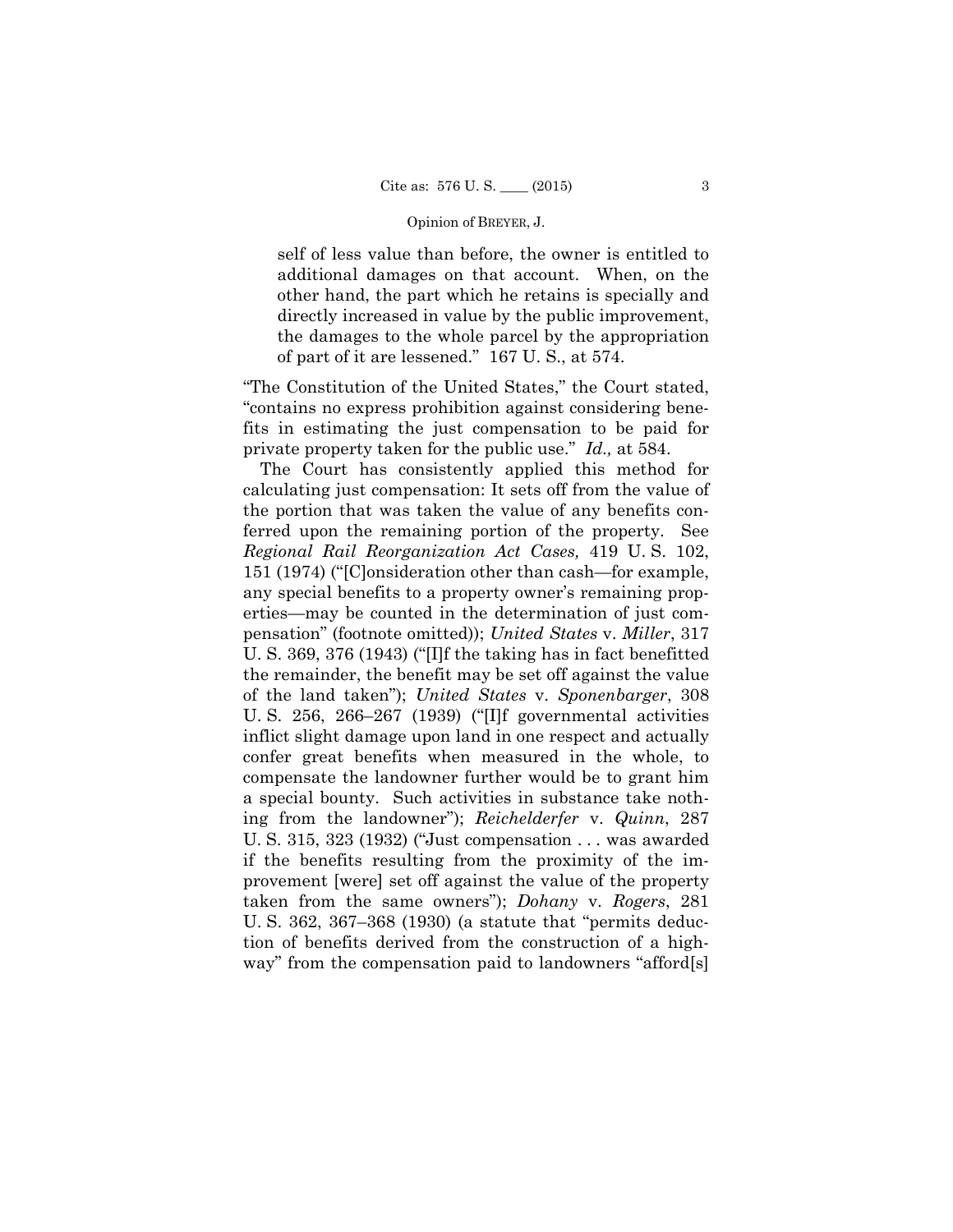no basis for anticipating that . . . just compensation will be denied"); *Norwood* v. *Baker*, 172 U. S. 269, 277 (1898) ("Except for [state law], the State could have authorized benefits to be deducted from the actual value of the land taken, without violating the constitutional injunction that compensation be made for private property taken for public use; for the benefits received could be properly regarded as compensation *pro tanto* for the property appropriated to public use").

 The rule applies regardless of whether a taking enhances the value of one property or the value of many properties. That is to say, the Government may "permi[t] consideration of actual benefits—enhancement in market value—flowing directly from a public work, although all in the neighborhood receive like advantages." *McCoy* v. *Union Elevated R. Co.*, 247 U. S. 354, 366 (1918). The Federal Constitution does not distinguish between "special" benefits, which specifically affect the property taken, and "general" benefits, which have a broader impact.

 minimum." *50 Acres of Land*, *supra*, at 30, n. 14 (1984). Of course, a State may prefer to guarantee a greater payment to property owners, for instance by establishing a standard for compensation that does not account for general benefits (or for any benefits) afforded to a property owner by a taking. See *id.,* at 365 (describing categories of rules applied in different jurisdictions); Schopflocher, Deduction of Benefits in Determining Compensation or Damages in Eminent Domain, 145 A. L. R. 7, 158–294 (1943) (describing particular rules applied in different jurisdictions). Similarly, "Congress . . . has the power to authorize compensation greater than the constitutional Thus, Congress, too, may limit the types of benefits to be considered. See, *e.g.,* 33 U. S. C. §595. But I am unaware of any congressional authorization that would increase beyond the constitutional floor the compensation owed for a taking of the Hornes' raisins.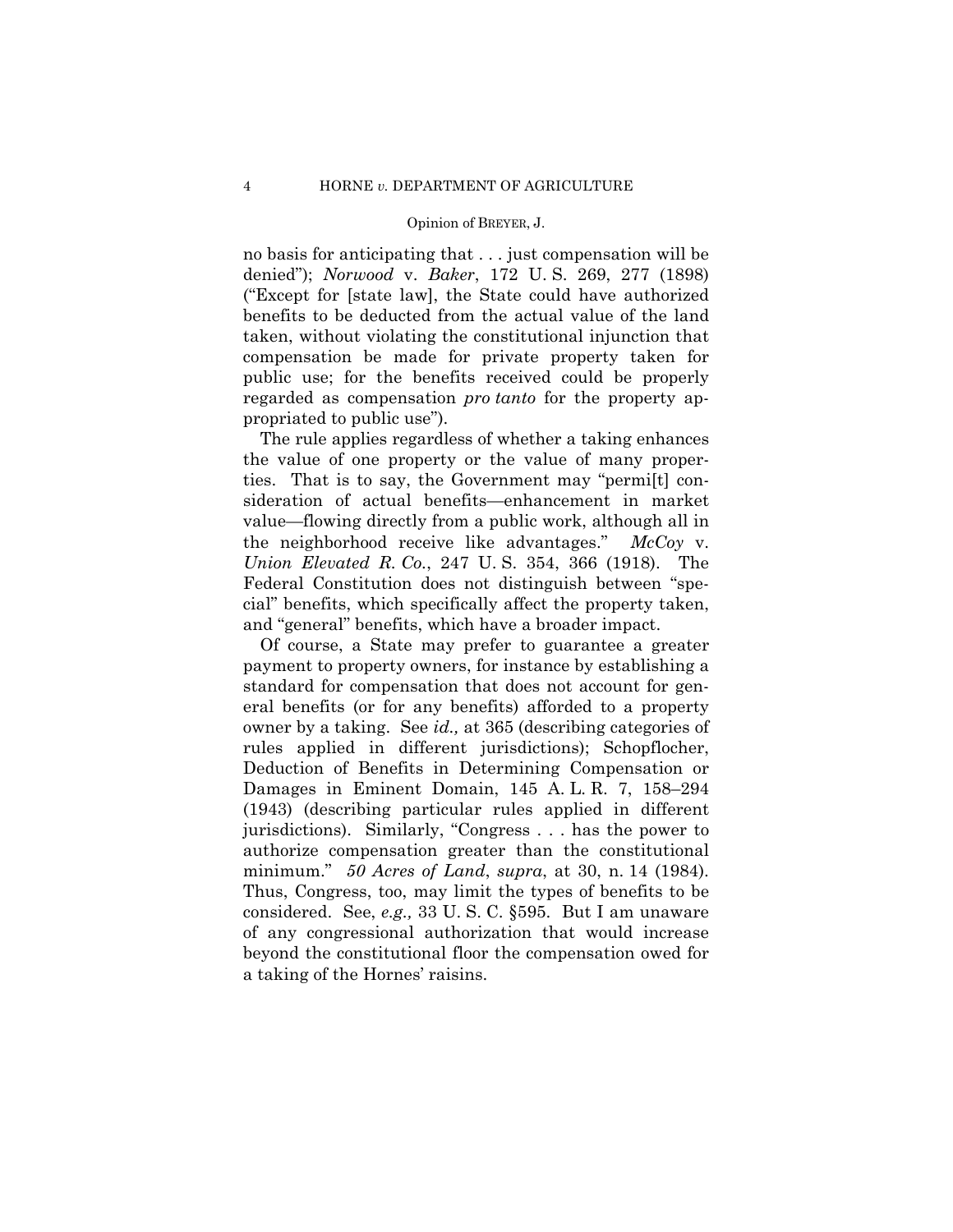compensation that is due is also zero"). And even the pay the fine and penalty imposed based on that failure. If we apply *Bauman* and its progeny to the marketing order's reserve requirement, "the benefit [to the freetonnage raisins] may be set off against the value of the [reserve raisins] taken." *Miller*, *supra,* at 376. The value of the raisins taken might exceed the value of the benefit conferred. In that case, the reserve requirement effects a taking without just compensation, and the Hornes' decision not to comply with the requirement was justified. On the other hand, the benefit might equal or exceed the value of the raisins taken. In that case, the California Raisin Marketing Order does not effect a taking without just compensation. See *McCoy, supra,* at 366 ("In such [a] case the owner really loses nothing which he had before; and it may be said with reason, there has been no real injury"); *Brown* v. *Legal Foundation of Wash.*, 538 U. S. 216, 237 (2003) ("[I]f petitioners' net loss was zero, the Hornes agree that if the reserve requirement does not effect a taking without just compensation, then they cannot use the Takings Clause to excuse their failure to comply with the marketing order—or to justify their refusal to See Brief for Petitioners 31 ("The constitutionality of the fine rises or falls on the constitutionality of the Marketing Order's reserve requirement and attendant transfer of reserve raisins" (internal quotation marks omitted)).

II

The majority believes the *Bauman* line of cases most likely does not apply here. It says that those cases do "not create a generally applicable exception to the usual compensation rule, based on asserted regulatory benefits of the sort at issue here." *Ante,* at 16. But it is unclear to me what distinguishes this case from those.

It seems unlikely that the majority finds a distinction in the fact that this taking is based on regulatory authority. Cf. *Chrysler Corp.* v. *Brown*, 441 U. S. 281, 295 (1979) ("It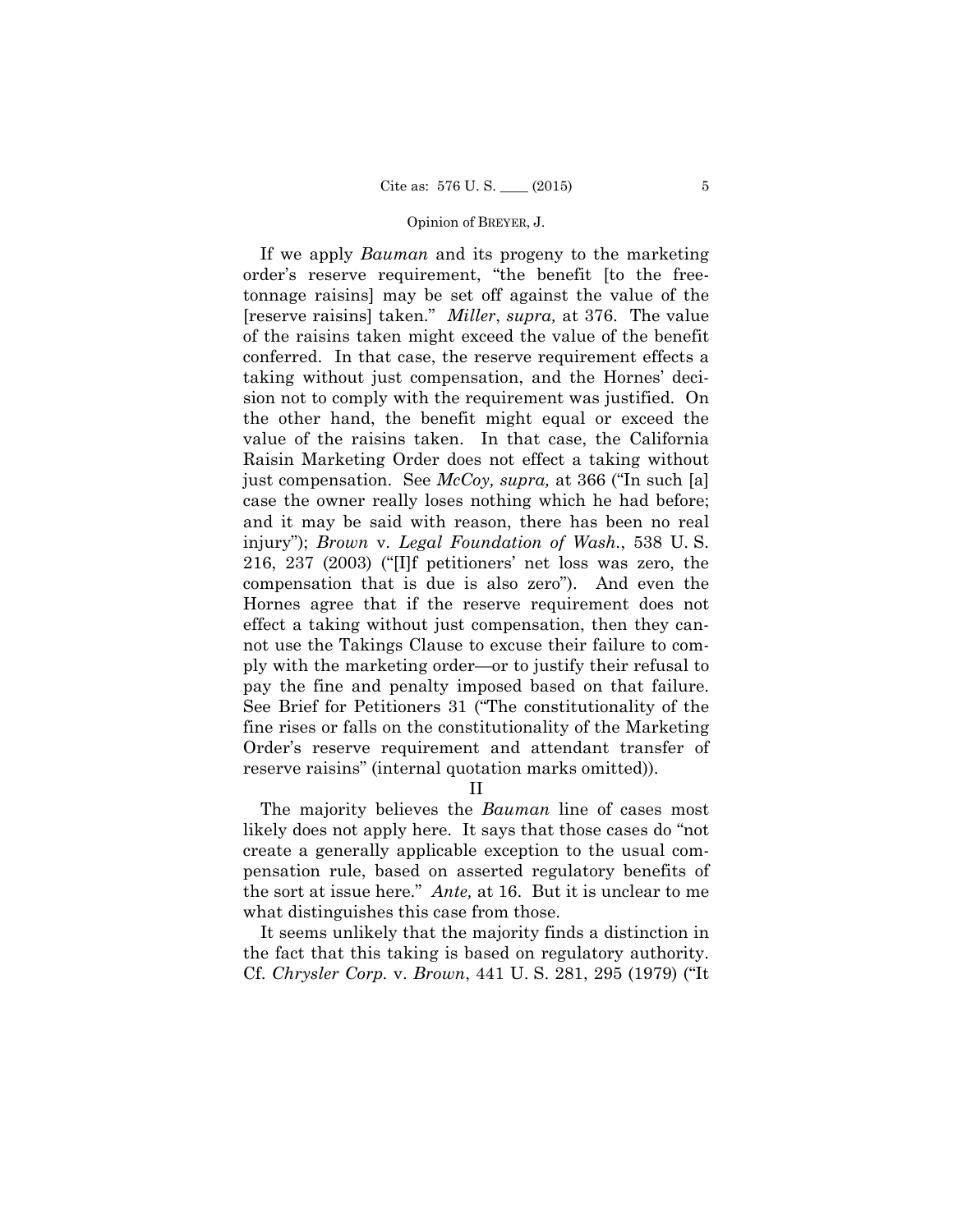has been established in a variety of contexts that properly promulgated, substantive agency regulations have the force and effect of law" (internal quotation marks omitted)). It similarly seems unlikely that the majority intends to distinguish between takings of real property and takings of personal property, given its recognition that the Takings Clause "protects 'private property' without any distinction between different types." *Ante,* at 5. It is possible that the majority questions the Government's argument because of its breadth—the Government argues that "it would be appropriate to consider what value all of the raisins would have had *in the absence of the marketing order*," and I am unaware of any precedent that allows a court to account for portions of the marketing order that are entirely separate from the reserve requirement. But neither am I aware of any precedent that would distinguish between how the *Bauman* doctrine applies to the reserve requirement itself and how it applies to other types of partial takings.

 than a net loss, given that a central point of the order is to Ultimately, the majority rejects the Government's request for a remand because it believes that the Government "does not suggest that the marketing order affords the Hornes compensation" in the amount of the fine that the Government assessed. *Ante,* at 17. In my view, however, the relevant precedent indicates that the Takings Clause requires compensation in an amount equal to the value of the reserve raisins adjusted to account for the benefits received. And the Government does, indeed, suggest that the marketing order affords just compensation. See Brief for Respondent 56 ("It is likely that when all benefits and alleged losses from the marketing order are calculated, [the Hornes] would have a net *gain* rather benefit producers"). Further, the Hornes have not demonstrated the contrary. Before granting judgment in favor of the Hornes, a court should address the issue in light of all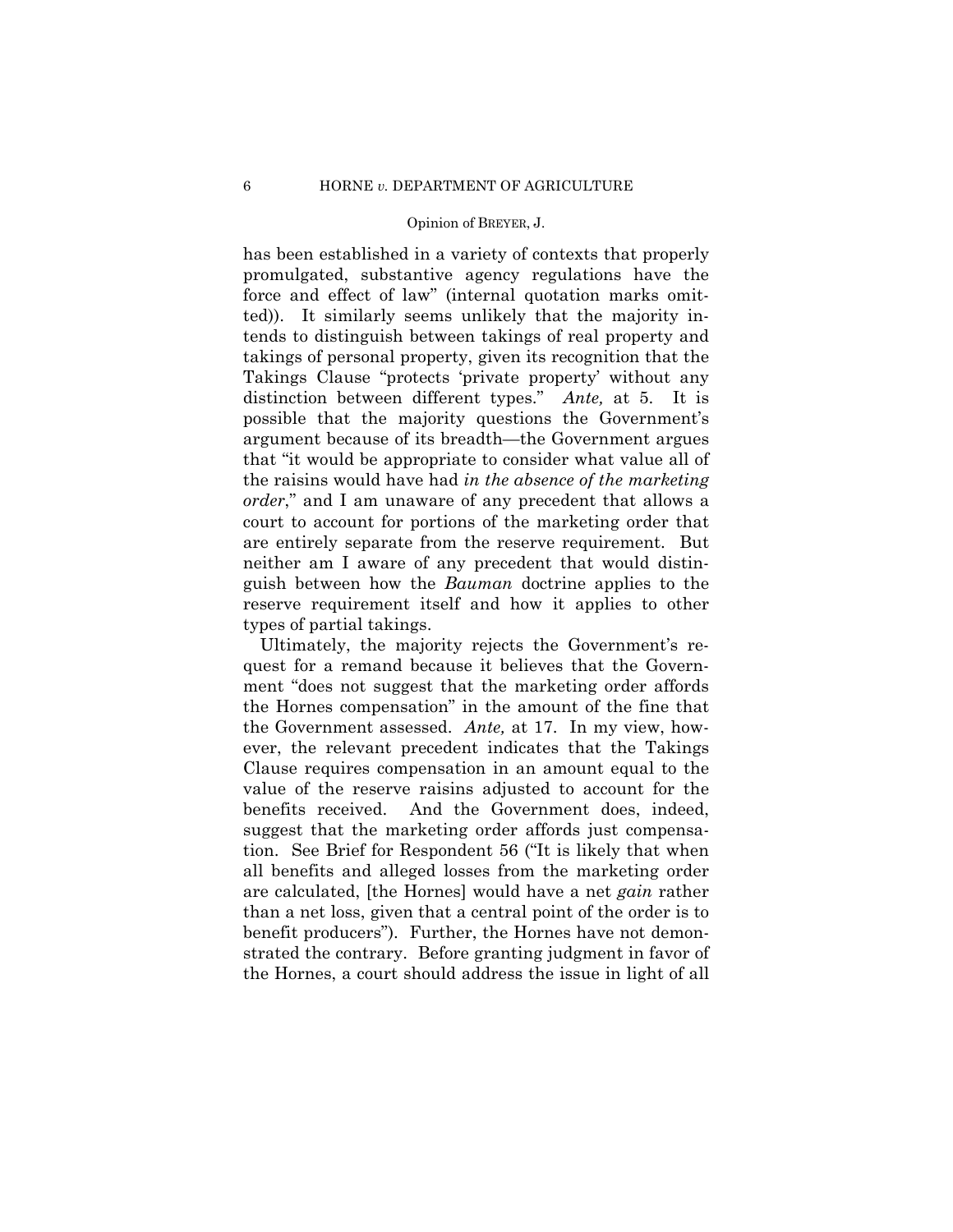of the relevant facts and law.

Given the precedents, the parties should provide full briefing on this question. I would remand the case, permitting the lower courts to consider argument on the question of just compensation.

\* \* \*

For these reasons, while joining Parts I and II of the Court's opinion, I respectfully dissent from Part III.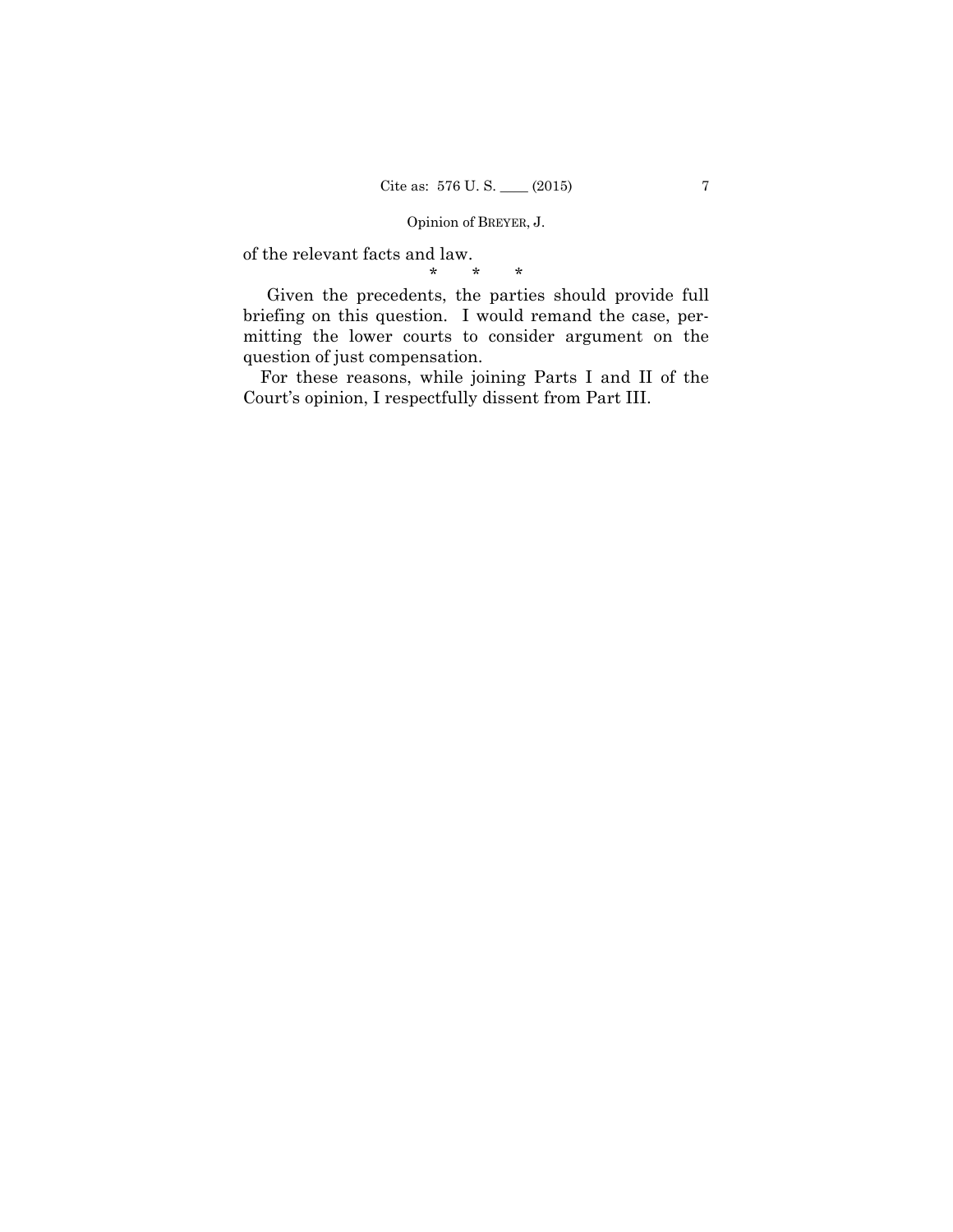# $\frac{1}{2}$  ,  $\frac{1}{2}$  ,  $\frac{1}{2}$  ,  $\frac{1}{2}$  ,  $\frac{1}{2}$  ,  $\frac{1}{2}$  ,  $\frac{1}{2}$ **SUPREME COURT OF THE UNITED STATES**

# $\frac{1}{2}$  ,  $\frac{1}{2}$  ,  $\frac{1}{2}$  ,  $\frac{1}{2}$  ,  $\frac{1}{2}$  ,  $\frac{1}{2}$ No. 14–275

# MARVIN D. HORNE, ET AL., PETITIONERS *v.* DEPARTMENT OF AGRICULTURE

# ON WRIT OF CERTIORARI TO THE UNITED STATES COURT OF APPEALS FOR THE NINTH CIRCUIT

[June 22, 2015]

# JUSTICE SOTOMAYOR, dissenting.

The Hornes claim, and the Court agrees, that the Raisin Marketing Order, 7 CFR pt. 989 (2015) (hereinafter Order), effects a *per se* taking under our decision in *Loretto* v. *Teleprompter Manhattan CATV Corp.*, 458 U. S. 419 (1982). But *Loretto* sets a high bar for such claims: It requires that each and every property right be destroyed by governmental action before that action can be said to have effected a *per se* taking. Because the Order does not deprive the Hornes of all of their property rights, it does not effect a *per se* taking. I respectfully dissent from the Court's contrary holding.

I

Our Takings Clause jurisprudence has generally eschewed "magic formula[s]" and has "recognized few invariable rules." *Arkansas Game and Fish Comm'n* v. *United States*, 568 U.S. \_\_, \_\_\_– (2012) (slip op., at 6–7). Most takings cases therefore proceed under the factspecific balancing test set out in *Penn Central Transp. Co.*  v. *New York City*, 438 U. S. 104 (1978). See *Arkansas Game and Fish Comm'n*, 568 U.S., at \_\_\_ (slip op., at 7); *Lingle* v. *Chevron U. S. A. Inc.*, 544 U. S. 528, 538–539 (2005). The Hornes have not made any argument under *Penn Central*. In order to prevail, they therefore must fit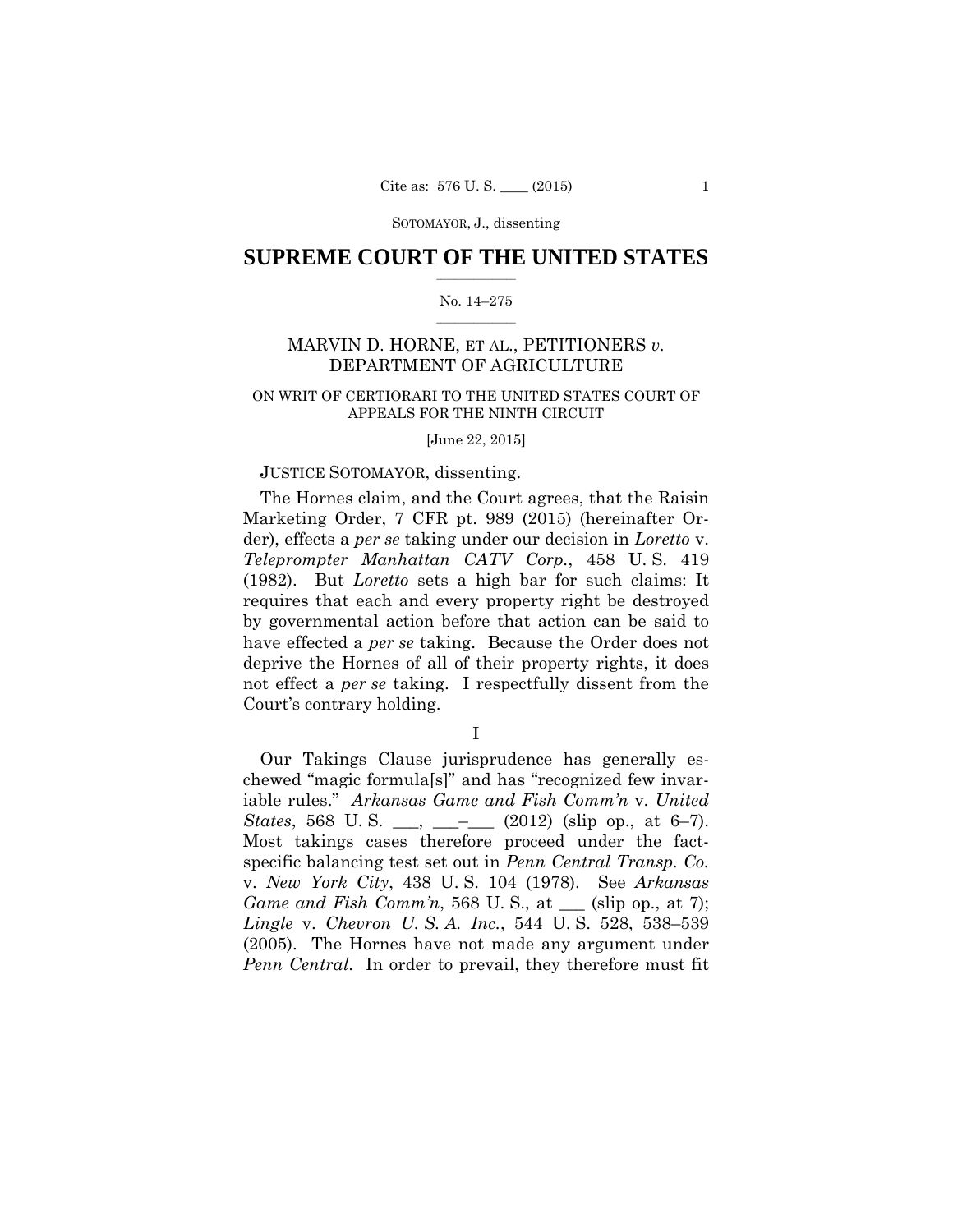their claim into one of the three narrow categories in which we have assessed takings claims more categorically.

 us[e]" of his or her land is a *per se* taking. *Lucas* v. *South*  In the "special context of land-use exactions," we have held that "government demands that a landowner dedicate an easement allowing public access to her property as a condition of obtaining a development permit" constitute takings unless the government demonstrates a nexus and rough proportionality between its demand and the impact of the proposed development. *Lingle,* 544 U. S., at 538, 546; see *Dolan* v. *City of Tigard*, 512 U. S. 374, 386, 391 (1994); *Nollan* v. *California Coastal Comm'n*, 483 U. S. 825, 837 (1987). We have also held that a regulation that deprives a property owner of "*all* economically beneficial *Carolina Coastal Council*, 505 U. S. 1003, 1019 (1992) (emphasis in original). The Hornes have not relied on either of these rules in this Court. See Brief for Petitioners 42, 55.

Finally—and this is the argument the Hornes do rely on—we have held that the government effects a *per se* taking when it requires a property owner to suffer a "permanent physical occupation" of his or her property. *Loretto*, 458 U. S., at 426. In my view, however, *Loretto*—when properly understood—does not encompass the circumstances of this case because it only applies where all property rights have been destroyed by governmental action. Where some property right is retained by the owner, no *per se* taking under *Loretto* has occurred.

This strict rule is apparent from the reasoning in *Loretto* itself. We explained that "[p]roperty rights in a physical thing have been described as the rights 'to possess, use and dispose of it.'" *Id.,* at 435 (quoting *United States* v. *General Motors Corp.*, 323 U. S. 373, 378 (1945)). A "permanent physical occupation" of property occurs, we said, when governmental action "destroys *each* of these rights." 458 U. S., at 435 (emphasis in original); see *ibid.,* n. 12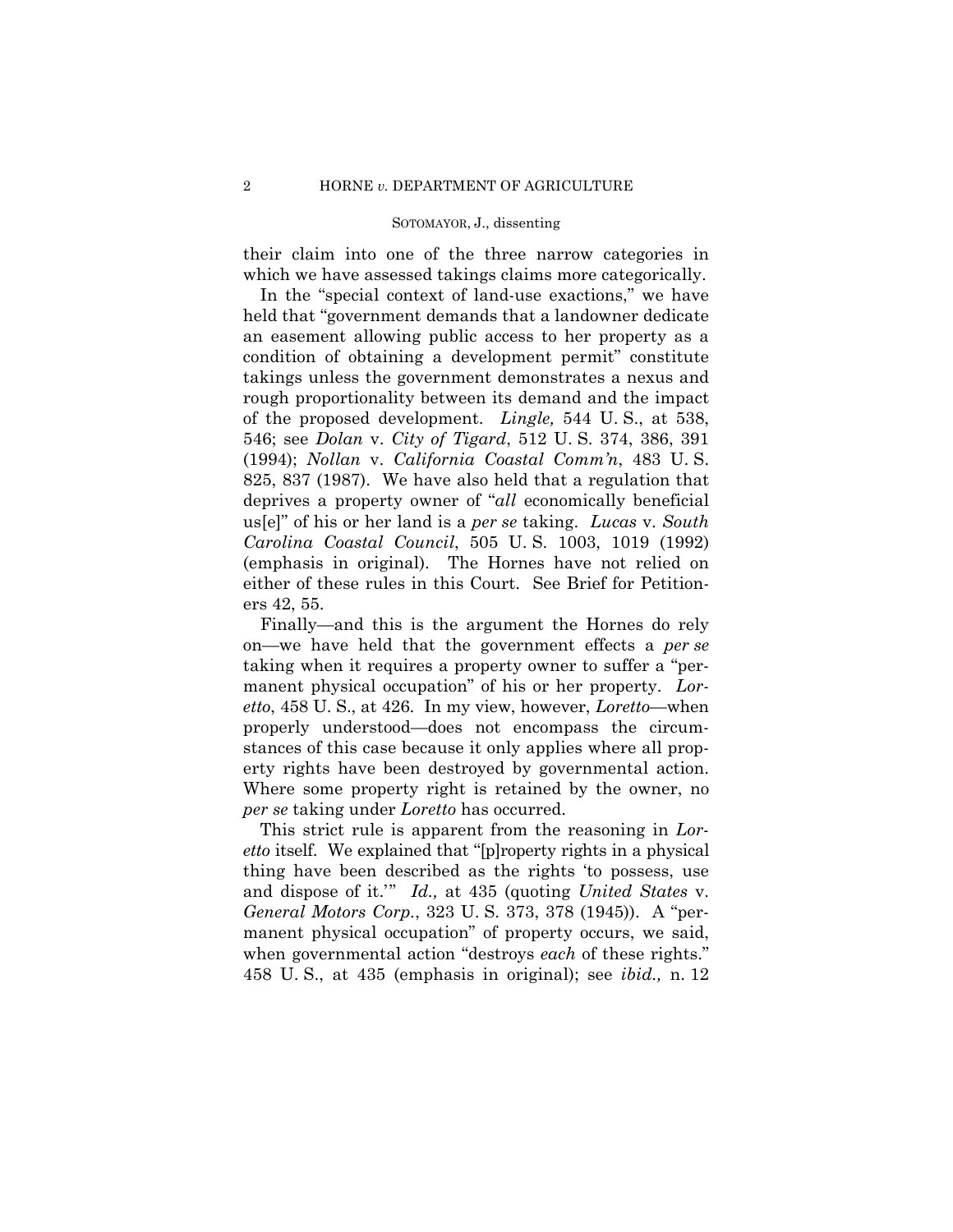(requiring that an owner be "absolutely dispossess[ed]" of rights). When, as we held in *Loretto*, *each* of these rights is destroyed, the government has not simply "take[n] a single 'strand' from the 'bundle' of property rights"; it has "chop[ped] through the bundle" entirely. *Id.,* at 435. In the narrow circumstance in which a property owner has suffered this "most serious form of invasion of [his or her] property interests," a taking can be said to have occurred without any further showing on the property owner's part. *Ibid.* 

 *Aetna*). Even governmental action that reduces the value By contrast, in the mine run of cases where governmental action impacts property rights in ways that do not chop through the bundle entirely, we have declined to apply *per se* rules and have instead opted for the more nuanced *Penn Central* test. See, *e.g., Hodel* v. *Irving*, 481 U. S. 704 (1987) (applying *Penn Central* to assess a requirement that title to land within Indian reservations escheat to the tribe upon the landowner's death); *PruneYard Shopping Center* v. *Robins*, 447 U. S. 74, 82–83 (1980) (engaging in similar analysis where there was "literally . . . a 'taking' of th[e] right" to exclude); *Kaiser Aetna* v. *United States*, 444 U. S. 164, 174–180 (1979) (applying *Penn Central* to find that the Government's imposition of a servitude requiring public access to a pond was a taking); see also *Loretto*, 458 U. S., at 433–434 (distinguishing *PruneYard* and *Kaiser*  of property or that imposes "a significant restriction . . . on one means of disposing" of property is not a *per se* taking; in fact, it may not even be a taking at all. *Andrus* v. *Allard*, 444 U. S. 51, 65–66 (1979).

What our jurisprudence thus makes plain is that a claim of a *Loretto* taking is a bold accusation that carries with it a heavy burden. To qualify as a *per se* taking under *Loretto*, the governmental action must be so completely destructive to the property owner's rights—all of them—as to render the ordinary, generally applicable protections of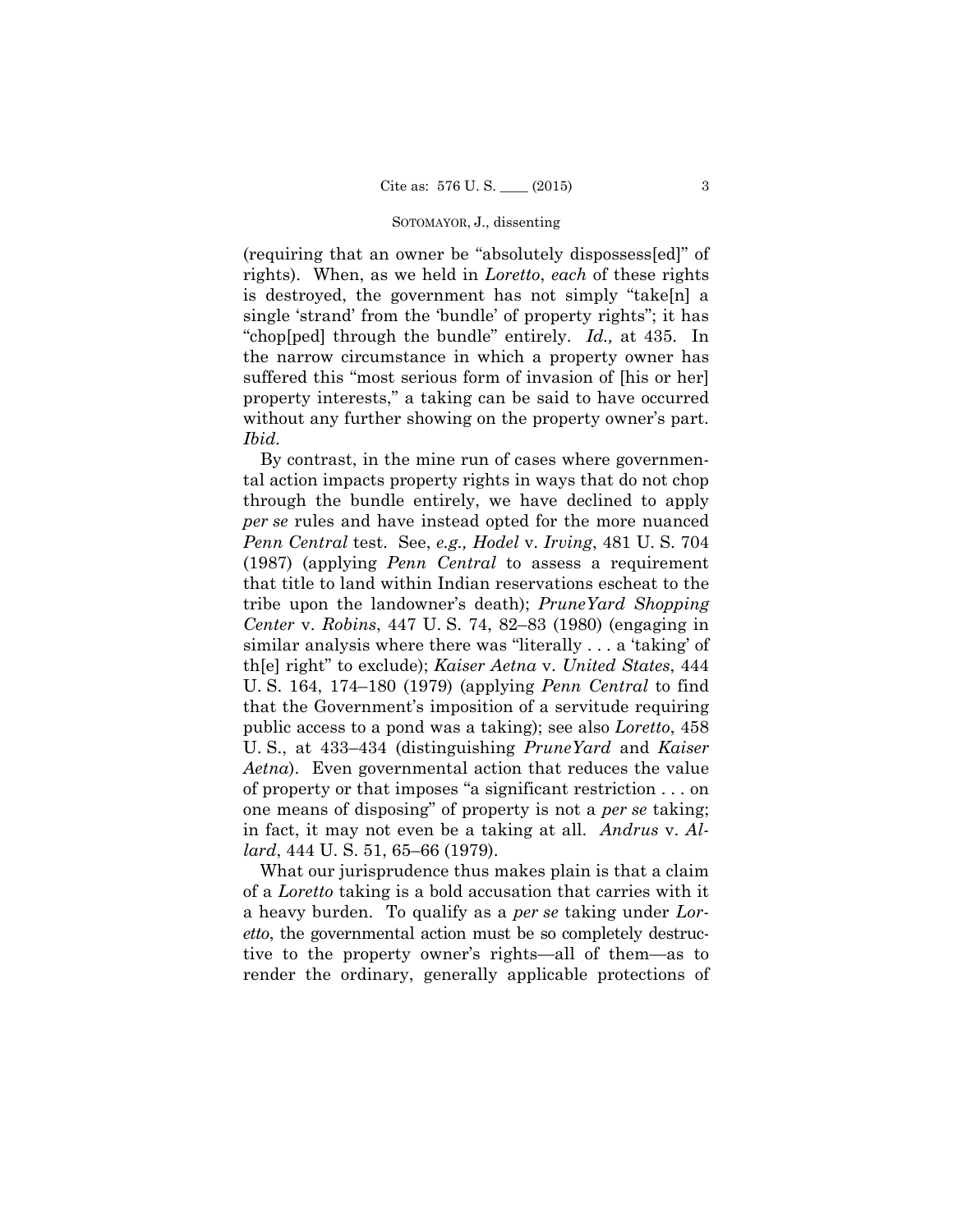the *Penn Central* framework either a foregone conclusion or unequal to the task. Simply put, the retention of even one property right that is not destroyed is sufficient to defeat a claim of a *per se* taking under *Loretto*.

# II A

When evaluating the Order under this rubric, it is important to bear two things in mind. The first is that *Loretto* is not concerned with whether the Order is a good idea now, whether it was ever a good idea, or whether it intrudes upon some property rights. The Order may well be an outdated, and by some lights downright silly, regulation. It is also no doubt intrusive. But whatever else one can say about the Order, it is not a *per se* taking if it does not result in the destruction of every property right. The second thing to keep in mind is the need for precision about whose property rights are at issue and about what property is at issue. Here, what is at issue are the Hornes' property rights in the raisins they own and that are subject to the reserve requirement. The Order therefore effects a *per se* taking under *Loretto* if and only if each of the Hornes' property rights in the portion of raisins that the Order designated as reserve has been destroyed. If not, then whatever fate the Order may reach under some other takings test, it is not a *per se* taking.

The Hornes, however, retain at least one meaningful property interest in the reserve raisins: the right to receive some money for their disposition. The Order explicitly provides that raisin producers retain the right to "[t]he net proceeds from the disposition of reserve tonnage raisins," 7 CFR §989.66(h), and ensures that reserve raisins will be sold "at prices and in a manner intended to maxim[ize] producer returns," §989.67(d)(1). According to the Government, of the 49 crop years for which a reserve pool was operative, producers received equitable distributions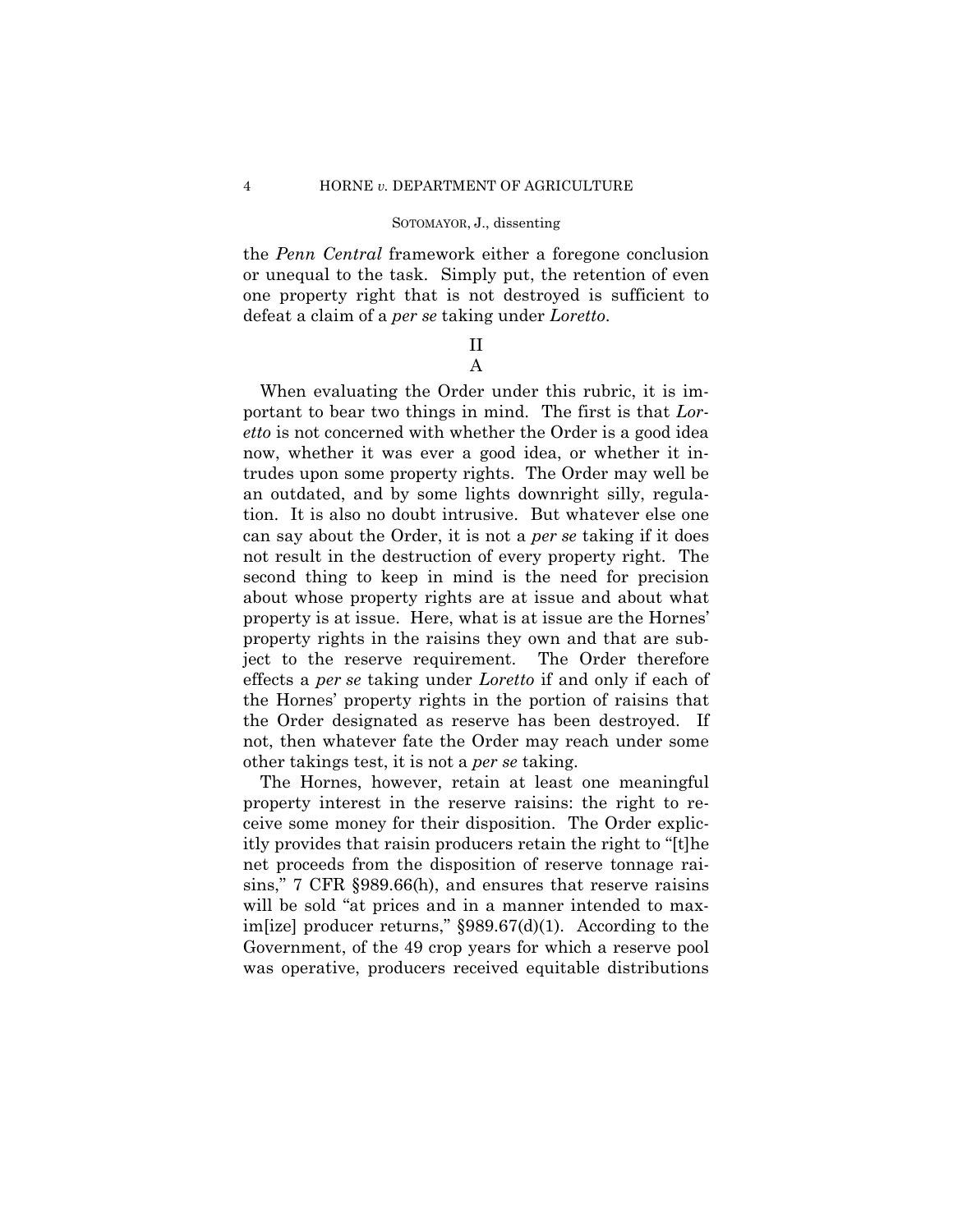of net proceeds from the disposition of reserve raisins in 42. See Letter from Donald B. Verrilli, Jr., Solicitor General, to Scott S. Harris, Clerk of Court (Apr. 29, 2015).

Granted, this equitable distribution may represent less income than what some or all of the reserve raisins could fetch if sold in an unregulated market. In some years, it may even turn out (and has turned out) to represent no net income. But whether and when that occurs turns on market forces for which the Government cannot be blamed and to which all commodities—indeed, all property—are subject. In any event, we have emphasized that "a reduction in the value of property is not necessarily equated with a taking," *Andrus*, 444 U. S., at 66, that even "a significant restriction . . . imposed on one means of disposing" of property is not necessarily a taking, *id.,* at 65, and that not every "'injury to property by governmental action'" amounts to a taking, *PruneYard*, 447 U. S., at 82. Indeed, we would not have used the word "destroy" in *Loretto* if we meant "damaged" or even "substantially damaged." I take us at our word: *Loretto*'s strict requirement that all property interests be "destroy[ed]" by governmental action before that action can be called a *per se*  taking cannot be satisfied if there remains a property interest that is at most merely damaged. That is the case here; accordingly, no *per se* taking has occurred.

Moreover, when, as here, the property at issue is a fungible commodity for sale, the income that the property may yield is the property owner's most central interest. Cf. *Ruckelshaus* v. *Monsanto Co.*, 467 U. S. 986, 1002 (1984) (noting that the "nature" of particular property defines "the extent of the property right therein"). "[A]rticles of commerce," in other words, are "desirable because [they are] convertible into money." *Leonard & Leonard* v. *Earle*, 279 U. S. 392, 396 (1929). The Hornes do not use the raisins that are subject to the reserve requirement—which are, again, the only raisins that have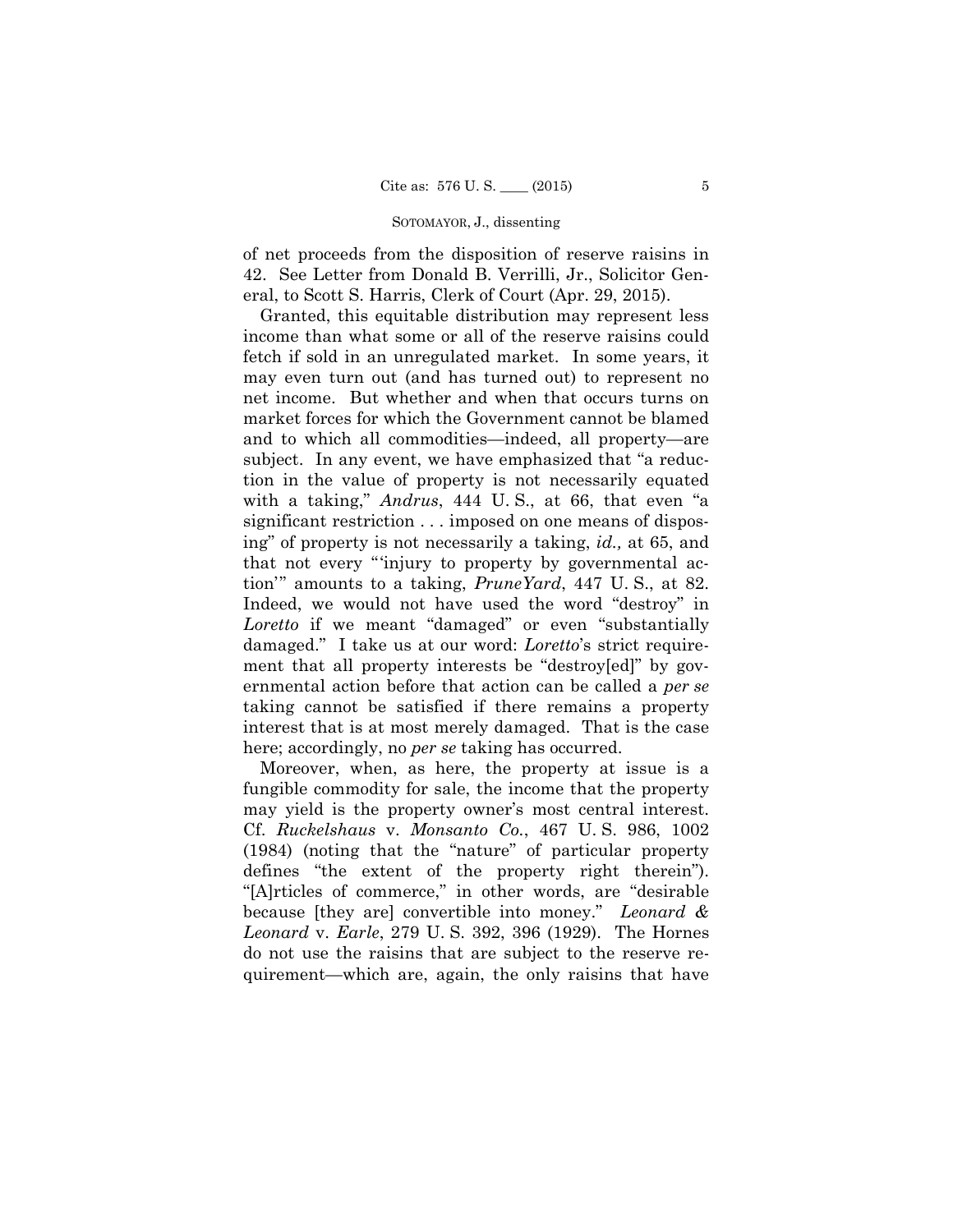allegedly been unlawfully taken—by eating them, feeding them to farm animals, or the like. They wish to use those reserve raisins by selling them, and they value those raisins only because they are a means of acquiring money. While the Order infringes upon the amount of that potential income, it does not inexorably eliminate it. Unlike the law in *Loretto*, see 458 U. S., at 436, the Order therefore cannot be said to have prevented the Hornes from making *any* use of the relevant property.

The conclusion that the Order does not effect a *per se*  taking fits comfortably within our precedents. After all, we have observed that even "[r]egulations that bar trade in certain goods" altogether—for example, a ban on the sale of eagle feathers—may survive takings challenges. *Andrus*, 444 U. S., at 67. To be sure, it was important to our decision in *Andrus* that the regulation at issue did not prohibit the possession, donation, or devise of the property. See *id.,* at 66. But as to those feathers the plaintiffs would have liked to sell, the law said they could not be sold at any price—and therefore categorically could not be converted into money. Here, too, the Hornes may do as they wish with the raisins they are not selling. But as to those raisins that they would like to sell, the Order subjects a subset of them to the reserve requirement, which allows for the conversion of reserve raisins into at least *some* money and which is thus *more* generous than the law in *Andrus*. We held that no taking occurred in *Andrus*, so rejecting the Hornes' claim follows *a fortiori*.

We made this principle even clearer in *Lucas*, when we relied on *Andrus* and said that where, as here, "property's only economically productive use is sale or manufacture for sale," a regulation could even "render [that] property economically *worthless*" without effecting a *per se* taking. *Lucas*, 505 U. S., at 1027–1028 (citing *Andrus*, 444 U. S., at 66–67; emphasis added). The Order does not go nearly that far. It should easily escape our approbation, at least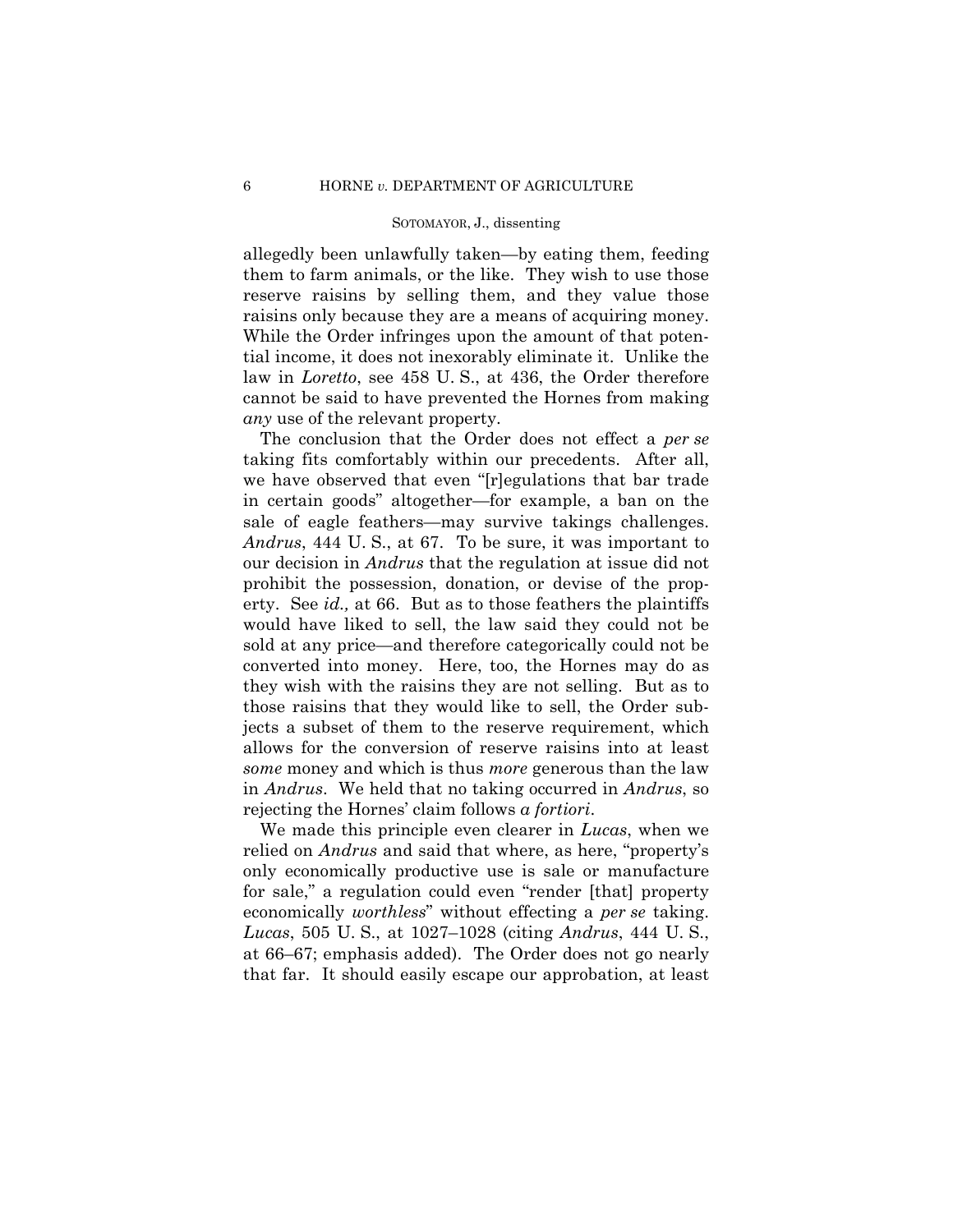where a *per se* takings claim is concerned.

# B

The fact that at least one property right is not destroyed by the Order is alone sufficient to hold that this case does not fall within the narrow confines of *Loretto*. But such a holding is also consistent with another line of cases that, when viewed together, teach that the government may require certain property rights to be given up as a condition of entry into a regulated market without effecting a *per se* taking.

 First, in *Leonard & Leonard* v. *Earle*, 279 U. S. 392, we considered a state law that required those who wished to engage in the business of oyster packing to deliver to the State 10 percent of the empty oyster shells. We rejected the argument that this law effected a taking and held that it was "not materially different" from a tax upon the privilege of doing business in the State. *Id.,* at 396. "[A]s the packer lawfully could be required to pay that sum in money," we said, "nothing in the Federal Constitution prevents the State from demanding that he give up the same per cent. of such shells." *Ibid.*<sup>1</sup>

 Next, in *Ruckelshaus* v. *Monsanto Co.*, 467 U. S. 986, we held that no taking occurred when a provision of the Federal Insecticide, Fungicide, and Rodenticide Act required companies that wished to sell certain pesticides to first submit sensitive data and trade secrets to the Environmental Protection Agency as part of a registration process. Even though the EPA was permitted to publicly disclose

 involved wild oysters, not raisins. *Ante*, at 14. That is not an inaccu-1The Court attempts to distinguish *Leonard & Leonard* because it rate factual statement, but I do not find in *Leonard & Leonard* any suggestion that its holding turned on this or any other of the facts to which the Court now points. Indeed, the only citation the Court offers for these allegedly crucial facts is the Maryland Court of Appeals' opinion, not ours. See *ante*, at 14*.*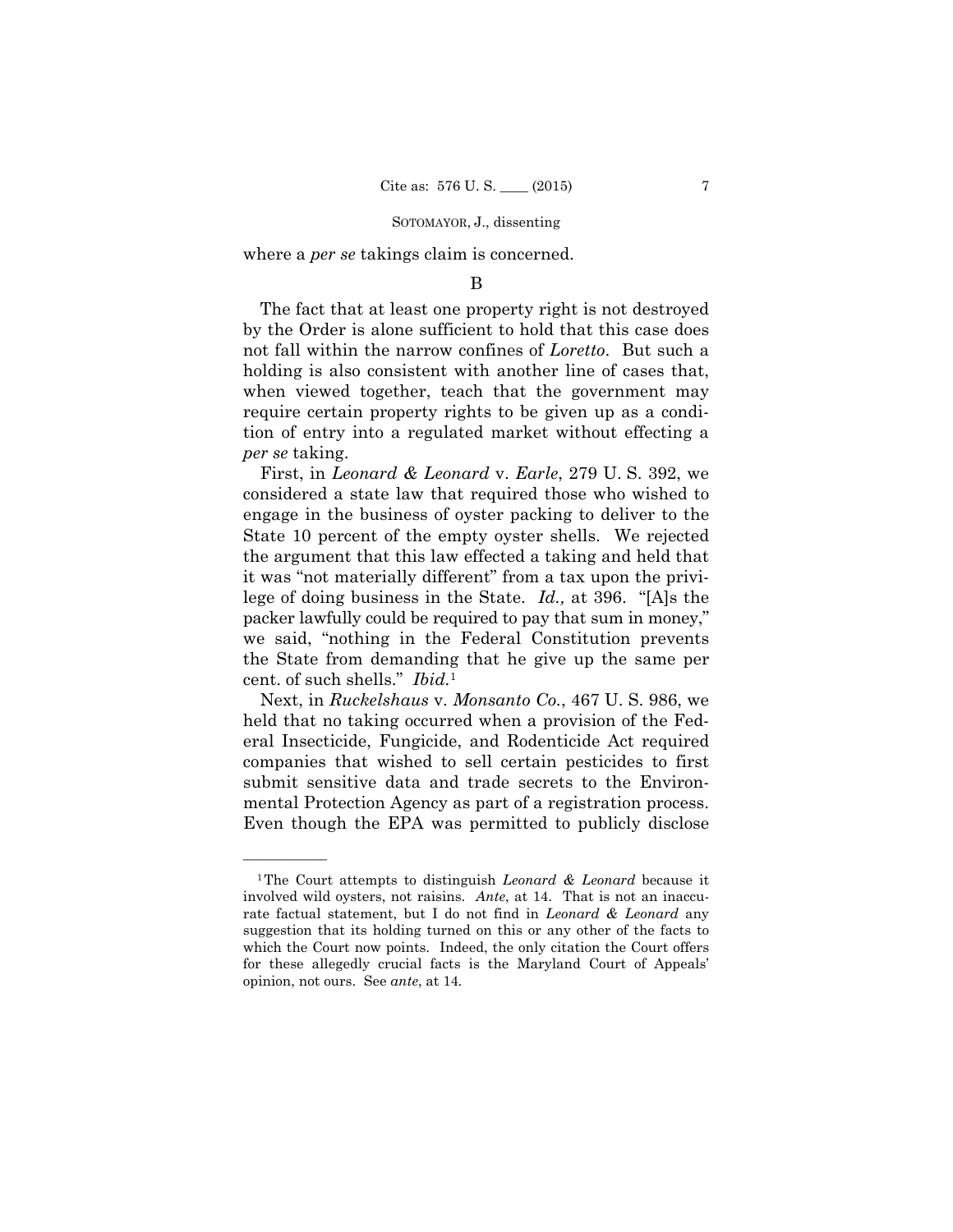some of that submitted data—which would have had the effect of revealing trade secrets, thus substantially diminishing or perhaps even eliminating their value—we reasoned that, like the privilege tax in *Leonard & Leonard*, the disclosure requirement was the price Monsanto had to pay for "'the advantage of living and doing business in a civilized community.'" 467 U. S., at 1007 (quoting *Andrus*, 444 U. S., at 67; some internal quotation marks omitted). We offered nary a suggestion that the law at issue could be considered a *per se* taking, and instead recognized that "a voluntary submission of data by an applicant" in exchange for the ability to participate in a regulated market "can hardly be called a taking." 467 U. S., at 1007.2

 Finally, in *Yee* v. *Escondido*, 503 U. S. 519 (1992), we addressed a mobile-home park rent-control ordinance that set rents at below-market rates. We held the ordinance did not effect a taking under *Loretto*, even when it was considered in conjunction with other state laws regarding eviction that effectively permitted tenants to remain at will, because it only regulated the terms of market participation. See 503 U. S., at 527–529.

Understood together, these cases demonstrate that the

 nothing saying that it is. Second, the Court believes that "[s]elling 2The Court claims that *Monsanto* is distinguishable for three reasons, none of which hold up. First, it seems, the Court believes the degree of the intrusion on property rights is greater here than in *Monsanto*. See *ante*, at 13. Maybe, maybe not. But nothing in *Monsanto* suggests this is a relevant question, and the Court points to produce in interstate commerce" is not a government benefit. *Ante*, at 13. Again, that may be true, but the Hornes are not simply selling raisins in interstate commerce. They are selling raisins in a regulated market at a price artificially inflated by Government action in that market. That is the benefit the Hornes receive, and it does not matter that they "would rather not have" received it. *United States* v. *Sperry Corp.*, 493 U. S. 52, 62–63 (1989). Third, the Court points out that raisins "are not dangerous pesticides; they are a healthy snack." *Ante*, at 13. I could not agree more, but nothing in *Monsanto*, or in *Andrus*  for that matter, turned on the dangerousness of the commodity at issue.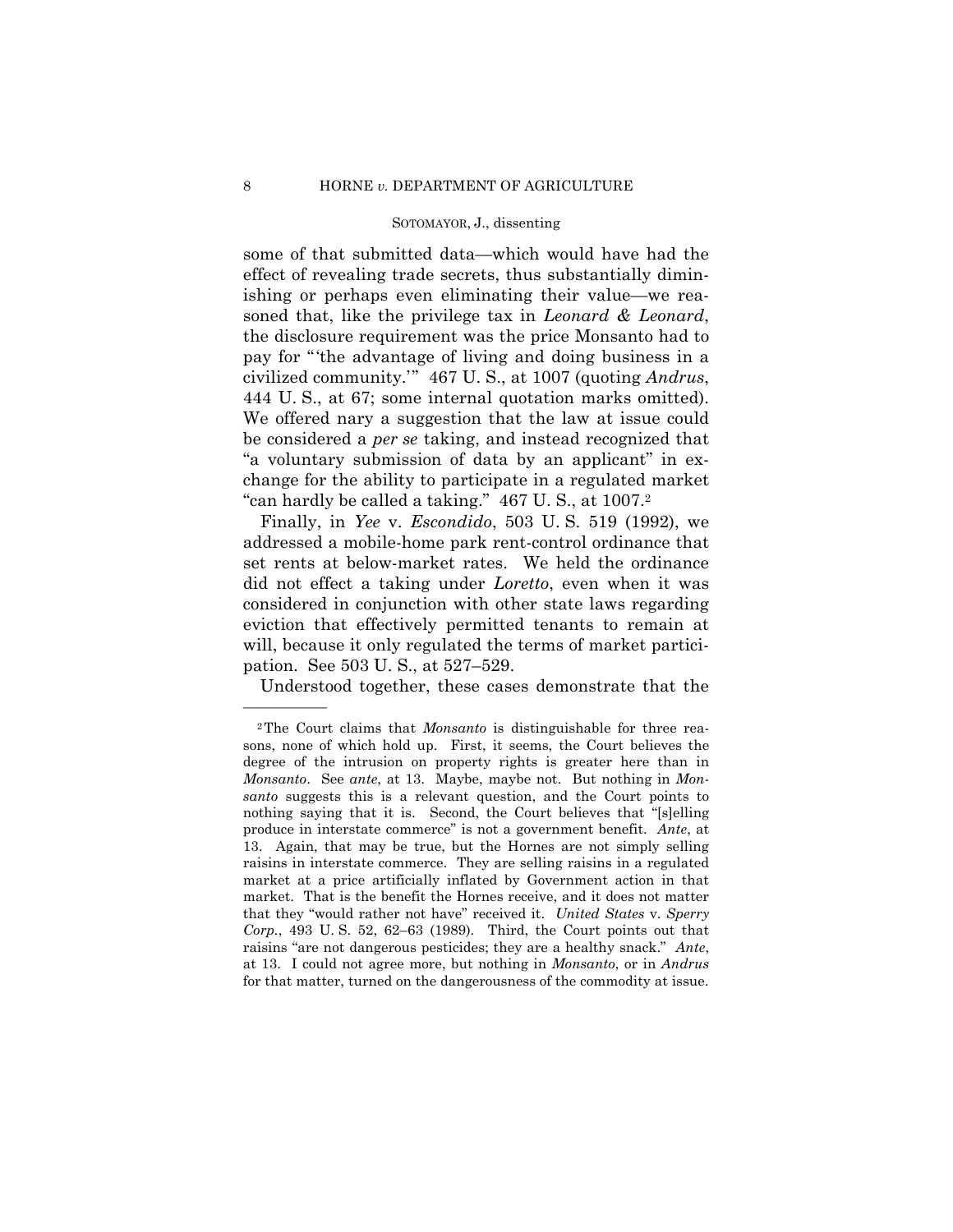Government may condition the ability to offer goods in the market on the giving-up of certain property interests without effecting a *per se* taking.<sup>3</sup> The Order is a similar regulation. It has no effect whatsoever on raisins that the Hornes grow for their own use. But insofar as the Hornes wish to sell some raisins in a market regulated by the Government and at a price supported by governmental intervention, the Order requires that they give up the right to sell a portion of those raisins at that price and instead accept disposal of them at a lower price. Given that we have held that the Government may impose a price on the privilege of engaging in a particular business without effecting a taking—which is all that the Order does—it follows that the Order at the very least does not run afoul of our *per se* takings jurisprudence. Under a different takings test, one might reach a different conclusion. But the Hornes have advanced only this narrow *per se* takings claim, and that claim fails.

# III

The Court's contrary conclusion rests upon two fundamental errors. The first is the Court's breezy assertion that a *per se* taking has occurred because the Hornes "lose the entire 'bundle' of property rights in the appropriated raisins . . . with the exception of " the retained interest in

 an intrusion on her property rights by using her property differently. 3The Court points out that, in a footnote in *Loretto* v*. Teleprompter Manhattan CATV Corp.,* 458 U. S. 419 (1982), we suggested that it did not matter for takings purposes whether a property owner could avoid See *ante*, at 12 (quoting 458 U. S., at 439, n. 17). But in *Yee* v. *Escondido,* 503 U. S. 519 (1992), we clarified that, where a law does not on its face effect a *per se* taking, the voluntariness of a particular use of property or of entry into a particular market is quite relevant. See *id.,*  at 531–532. In other words, only when a law requires the forfeiture of *all* rights in property does it effect a *per se* taking regardless of whether the law could be avoided by a different use of the property. As discussed above, the Order is not such a law.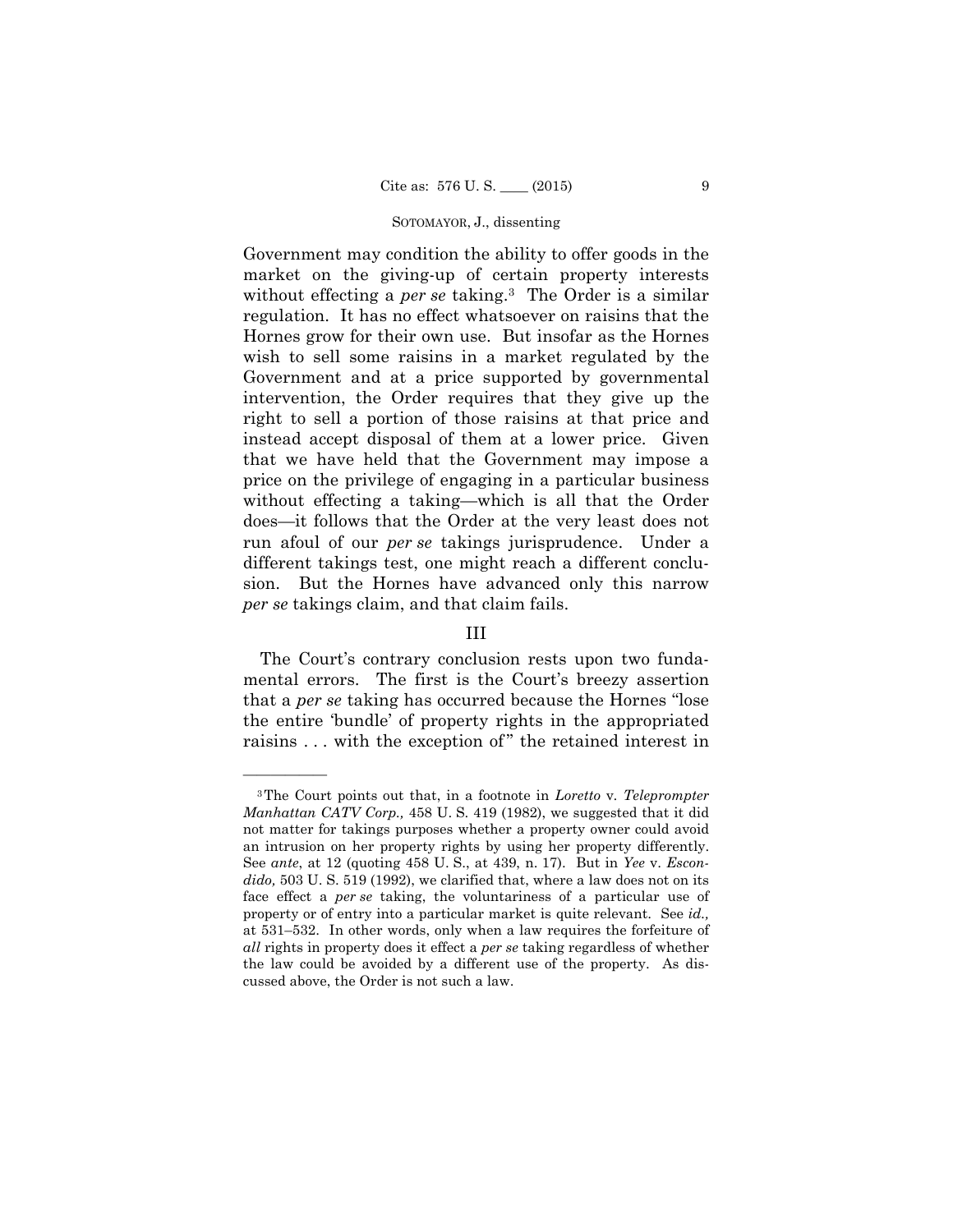the equitable distribution of the proceeds from the disposition of the reserve raisins. *Ante*, at 8–9. But if there is a property right that has not been lost, as the Court concedes there is, then the Order has *not* destroyed each of the Hornes' rights in the reserve raisins and does *not*  effect a *per se* taking. The Court protests that the retained interest is not substantial or certain enough. But while I see more value in that interest than the Court does, the bottom line is that *Loretto* does not distinguish among retained property interests that are substantial or certain enough to count and others that are not.4 Nor is it at all clear how the Court's approach will be administrable. How, after all, are courts, governments, or individuals supposed to know how much a property owner must be left with before this Court will bless the retained interest as sufficiently meaningful and certain?

One virtue of the *Loretto* test was, at least until today, its clarity. Under *Loretto*, a total destruction of all property rights constitutes a *per se* taking; anything less does not. See 458 U. S., at 441 (noting the "very narrow" nature of the *Loretto* framework). Among the most significant doctrinal damage that the Court causes is the blurring of this otherwise bright line and the expansion of this

<sup>4</sup>The Court relies on *Tahoe-Sierra Preservation Council, Inc.* v. *Tahoe Regional Planning Agency*, 535 U. S. 302, 322 (2002), for the proposition that "'[w]hen the government physically takes possession of an interest in property for some public purpose, it has a categorical duty to compensate the former owner, regardless of whether the interest that is taken constitutes an entire parcel or merely a part thereof." Ante, at 10. But all that means is that a *per se* taking may be said to have occurred with respect to the portion of property that has been taken even if other portions of the property have not been taken. This is of no help to the Hornes, or to the Court, because it in no way diminishes a plaintiff's burden to demonstrate a *per se* taking as to the portion of his or her property that he or she claims has been taken—here, the reserve raisins. As to that specific property, a *per se* taking occurs if and only if the *Loretto* conditions are satisfied.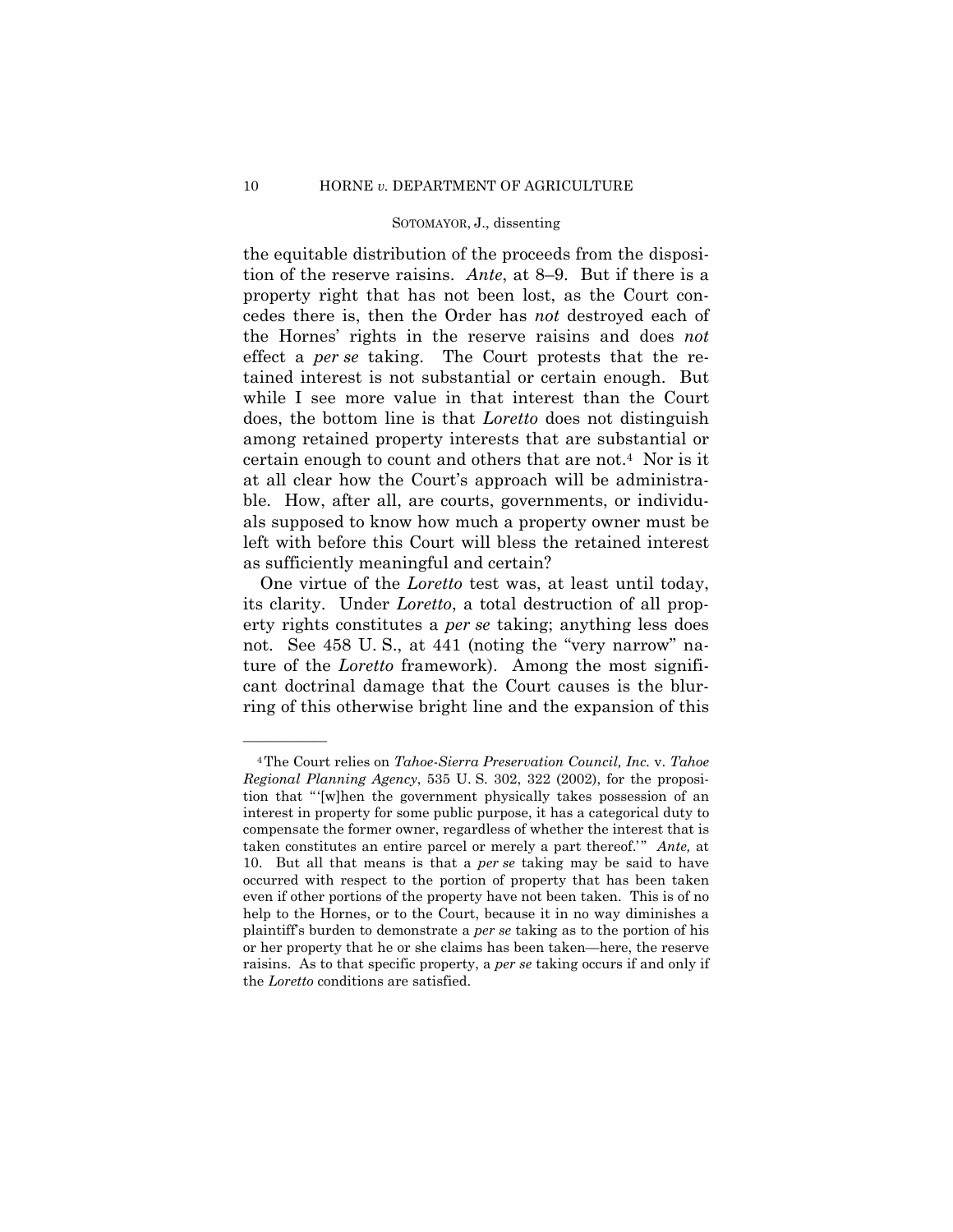otherwise narrow category. By the Court's lights, perhaps a 95 percent destruction of property rights can be a *per se*  taking. Perhaps 90? Perhaps 60, so long as the remaining 40 is viewed by a reviewing court as less than meaningful? And what makes a retained right meaningful enough? One wonders. Indeed, it is not at all clear what test the Court has actually applied. Such confusion would be bad enough in any context, but it is especially pernicious in the area of property rights. Property owners should be assured of where they stand, and the government needs to know how far it can permissibly go without tripping over a categorical rule.

The second overarching error in the Court's opinion arises from its reliance on what it views as the uniquely physical nature of the taking effected by the Order. This, it says, is why many of the cases having to do with socalled regulatory takings are inapposite. See *ante,* at 9– 12. It is not the case, however, that Government agents acting pursuant to the Order are storming raisin farms in the dark of night to load raisins onto trucks. But see Tr. of Oral Arg. 30 (remarks of ROBERTS, C. J.). The Order simply requires the Hornes to set aside a portion of their raisins—a requirement with which the Hornes refused to comply. See 7 CFR §989.66(b)(2); Tr. of Oral Arg. 31. And it does so to facilitate two classic regulatory goals. One is the regulatory purpose of limiting the quantity of raisins that can be sold on the market. The other is the regulatory purpose of arranging the orderly disposition of those raisins whose sale would otherwise exceed the cap.

The Hornes and the Court both concede that a cap on the quantity of raisins that the Hornes can sell would not be a *per se* taking. See *ante,* at 9; Brief for Petitioners 23, 52. The Court's focus on the physical nature of the intrusion also suggests that merely arranging for the sale of the reserve raisins would not be a *per se* taking. The rub for the Court must therefore be not that the Government is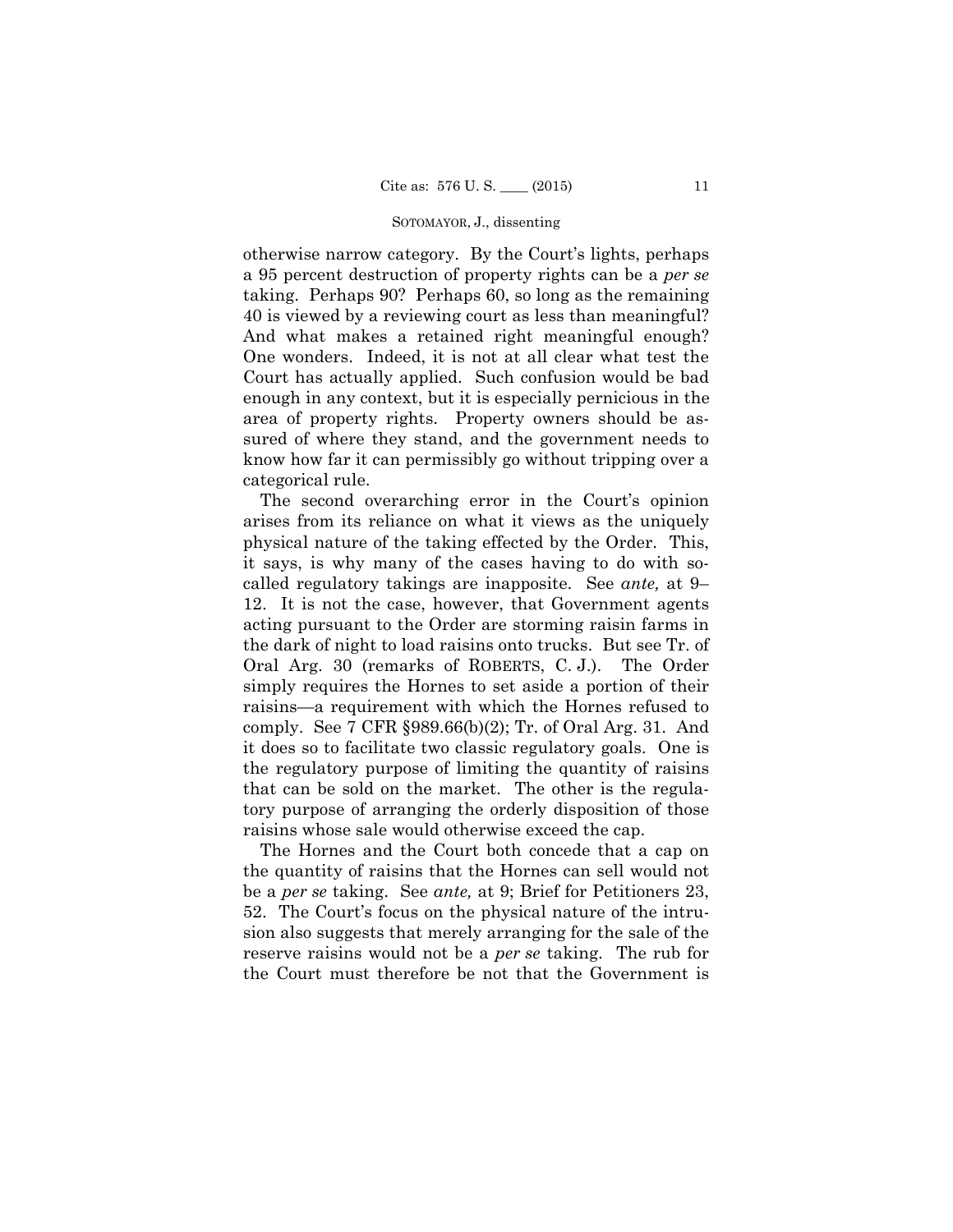doing these things, but that it is accomplishing them by the altogether understandable requirement that the reserve raisins be physically set aside. I know of no principle, however, providing that if the Government achieves a permissible regulatory end by asking regulated individuals or entities to physically move the property subject to the regulation, it has committed a *per se* taking rather than a potential regulatory taking. After all, in *Monsanto*, the data that the pesticide companies had to turn over to the Government was presumably turned over in some physical form, yet even the Court does not call *Monsanto* a physical takings case. It therefore cannot be that any regulation that involves the slightest physical movement of property is necessarily evaluated as a *per se* taking rather than as a regulatory taking.

The combined effect of these errors is to unsettle an important area of our jurisprudence. Unable to justify its holding under our precedents, the Court resorts to superimposing new limitations on those precedents, stretching the otherwise strict *Loretto* test into an unadministrable one, and deeming regulatory takings jurisprudence irrelevant in some undefined set of cases involving government regulation of property rights. And it does all of this in service of eliminating a type of reserve requirement that is applicable to just a few commodities in the entire country—and that, in any event, commodity producers could vote to terminate if they wished. See Letter from Solicitor General to Clerk of Court (Apr. 29, 2015); 7 U. S. C. §608c(16)(B); 7 CFR §989.91(c). This intervention hardly strikes me as worth the cost, but what makes the Court's twisting of the doctrine even more baffling is that it ultimately instructs the Government that it can permissibly achieve its market control goals by imposing a quota without offering raisin producers a way of reaping any return whatsoever on the raisins they cannot sell. I have trouble understanding why anyone would prefer that.